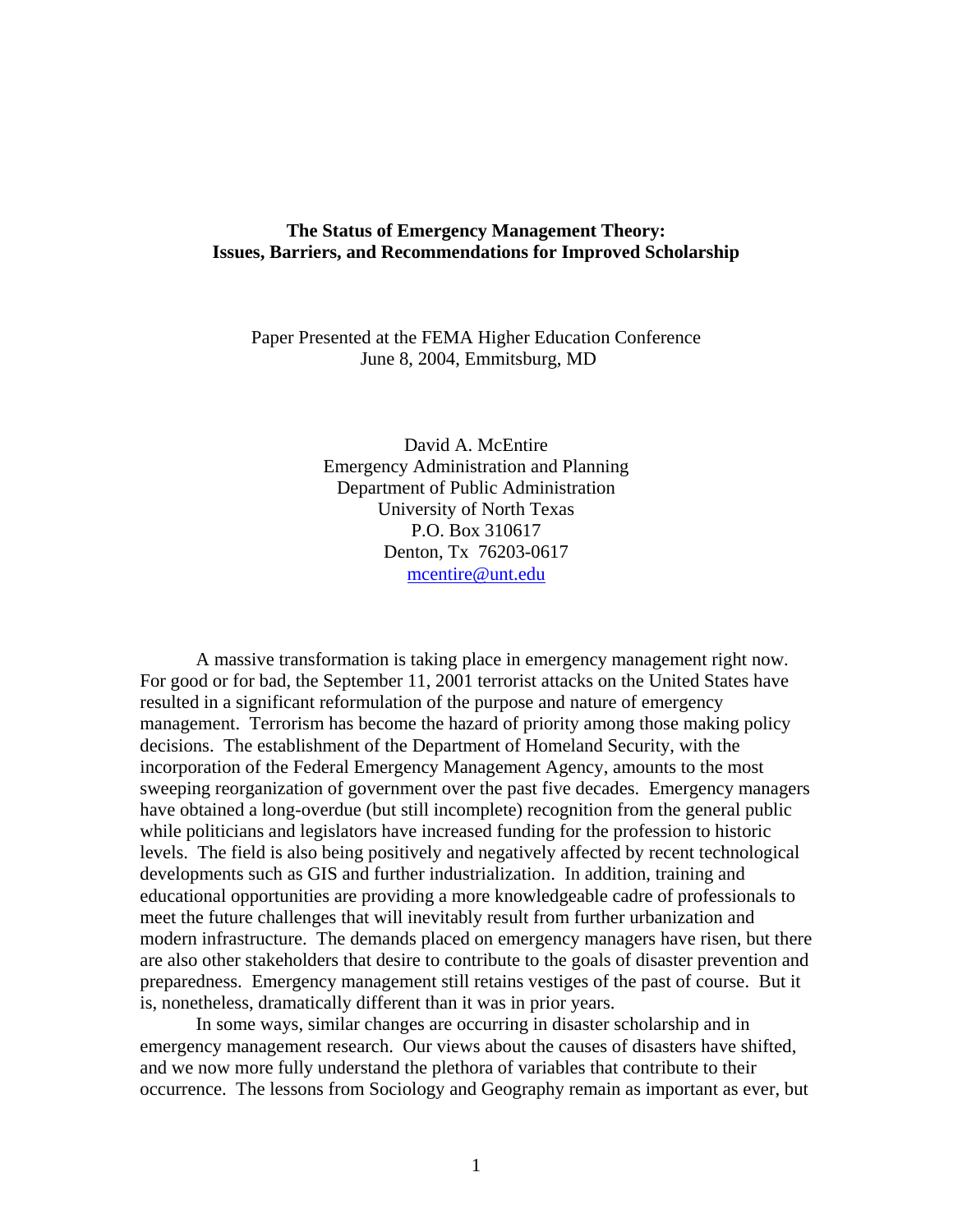other disciplines are generating vital contributions to the research literature. Revolutionary paradigms have been proposed and others have been introduced as a way to integrate them with the perspectives of the past. Although there are many issues and functions that are understudied, the knowledge base in emergency management is expanding at a dramatic pace. It is very interesting to see academic efforts in this area evolve, even though there are many obstacles yet to be overcome.

The following paper will assess the status of emergency management theory in the context of the ever-changing practical and academic environments. It will discuss whether or not theory is something that should be aspired to among scholars in emergency management. The barriers preventing theoretical development will then be identified as will some of the central concepts and paradigms for the emerging discipline. The paper will finally present this author's views on how to improve understanding of emergency management in the future and highlight conclusions drawn from a session devoted to emergency management theory at the FEMA Higher Education Conference in June 2004. Before so doing, the paper will briefly discuss what is meant by the term "theory."

### **What is Theory?**

The term "theory" conjures up divergent opinions among scholars. However, it is necessary to acknowledge that the reason for this disagreement is probably due to the fact that theory may have multiple meanings. In one sense, *theory may refer to the ideal or preferred conditions that academics are trying to promote in the world around us*. We see the oftentimes disturbing circumstances around us, and we desire a better situation – one that is free from the problems and mistakes that continually confront us. In the emergency management realm, for instance, we note a trend of rising disaster losses and frequently witness uncoordinated and haphazard response and recovery operations. Therefore, our desired objectives are to reduce the probability or impact of disaster, and improve post-disaster functions should one of these deadly, destructive and disruptive events take place.

*Another meaning of theory relates to the entire body of knowledge available in the given discipline*. It is difficult to say if such a system of information exists in emergency management and what that entails since the field is relatively new and because it intersects with so many other academic disciplines. Regardless, such a collection of philosophy, data and research findings is based on a number of components that help to generate theory. These building blocks include definitions, concepts, principles, classifications, typologies, models and causal relationships.

*One of the major purposes of theory is to clarify terms by providing sound academic definitions*. In order to convey information and knowledge in any meaningful way, it is evident that issues and phenomena must be accurately and adequately defined. As an example, if there were no general consensus on what a "hazard" is, we would not be able to understand disasters nor explain how hazards relate to other terms such as vulnerability. Without clarity on this subject, a discussion about different types of hazards (e.g., natural, technological, civil) would be impossible or unproductive. Definitions are thus required if knowledge is to be generated and if links are to be found among various topics and variables.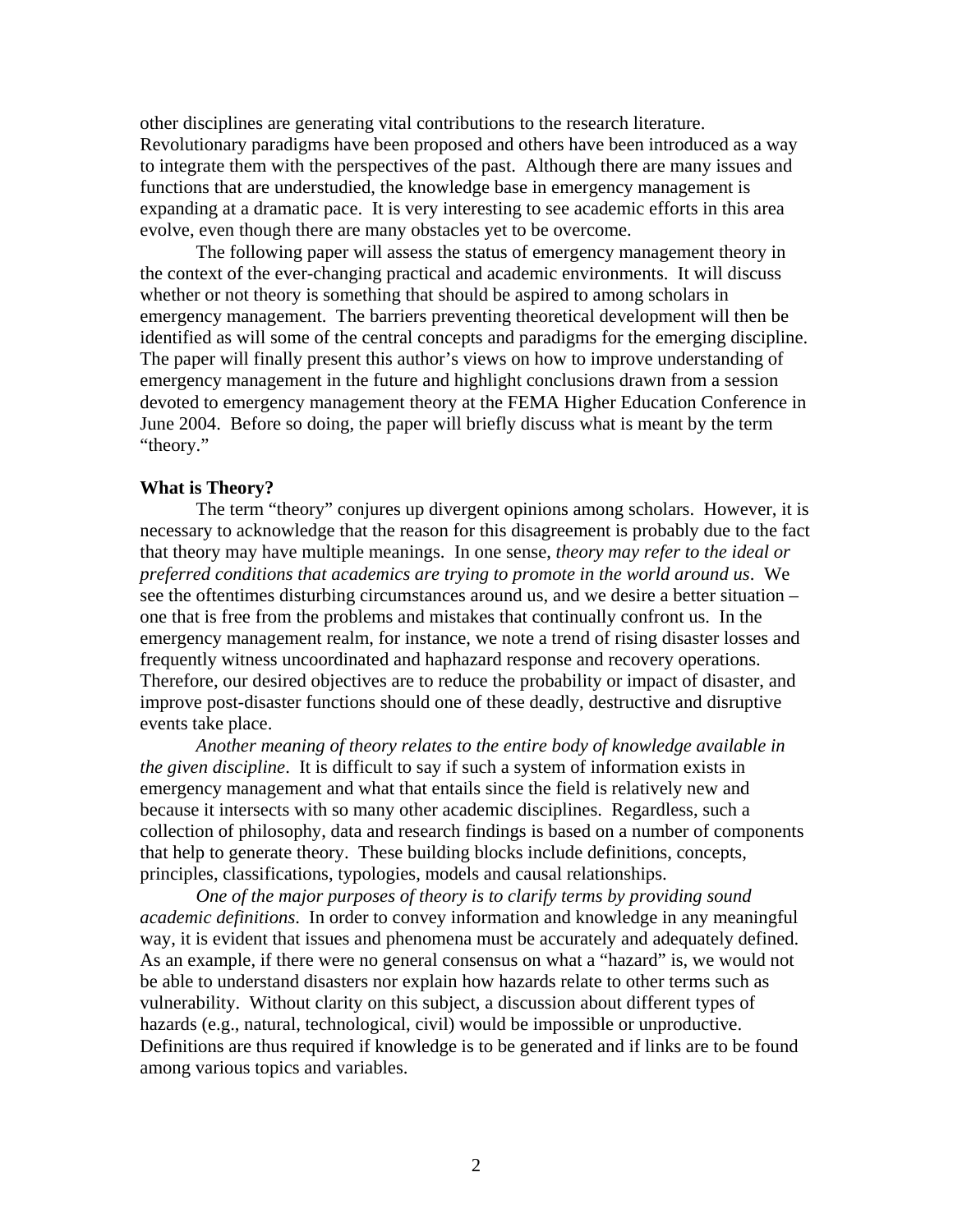*Theory is also equated frequently to concepts, which are heuristic devices that enable understanding.* Concepts create mental images of things or activities in the minds of those who speak, read or hear about them. The concept of "convergence" is of paramount importance in emergency management. It implies that people and donations flow to the scene of disaster. This concept helps students recognize that the arrival of human and material resources may help responders deal with the demands made evident by disasters. Alternatively, the notion of convergence may foster recognition of new problems that are created as emergency managers try to harness the skills of volunteers or coordinate the flow of goods and services. Other important concepts are emergence and governmental integration (horizontal and vertical). Without concepts, it would be extremely challenging to ensure comprehension of disaster behavior and foster increased professionalism in the field.

*Theory may imply principles that promote ethics and standards in a particular field of study or profession.* There are numerous examples of such principles in disaster studies. A popular one is heard in many different contexts: "an ounce of prevention is better than a pound of cure." Kreps (1991) has also suggested that "preparedness" before a disaster and "improvisation" in the aftermath are the twin foundations in emergency management. Principles are consequently related to the ideal or preferred conditions mentioned earlier, but they are generally more limited in scope or applicability.

*Classifications, or illustrations of comparison, are likewise synonymous with theory.* Classifications are useful to show the differences among similar types of phenomena. In emergency management, scholars are interested in accidents, crises, emergencies, disasters, catastrophes and calamities. However, these subjects are different due to the number of deaths produced, extent of geographical impact, degree of social disruption, etc. Classifications are thus helpful to show why one issue has more or less of one variable than another. Conveying the degree or extent of phenomena is a major part of any scientific enterprise.

*Typologies, which are organized categorizations, have a close relationship to theory.* Typologies are similar to classifications in that they are useful for the purpose of comparison. But, whereas classifications typically deal with similar phenomena, typologies mainly focus on different issues. Perhaps the most renown typology in emergency management research emanates from the Disaster Research Center (see Dynes 1970). It compares organizational tasks and structures on different axes, and shows the unique features of established, expanding, extending and emergent groups. This visualization has generated a significant amount of research in disaster sociology. The value of such typologies for theory cannot be overestimated.

 *Models are charts that show theoretical links between different variables or relationships in or among groups.* Some models show how inputs influence outputs. A good illustration of this is a risk management diagram which depicts factors that augment vulnerability as well as policies or actions which may decrease the probability or impact of disaster. Other models show how individuals or agency divisions relate to organizations. The Incident Management System is probably the most well-known model for practitioners in emergency management. It shows how unified command may take place among many organizations, while also illustrating how individuals in an agency (or multiple agencies) may fall under planning, operations, logistics and finance/records sections. Theory in academia is replete with such models.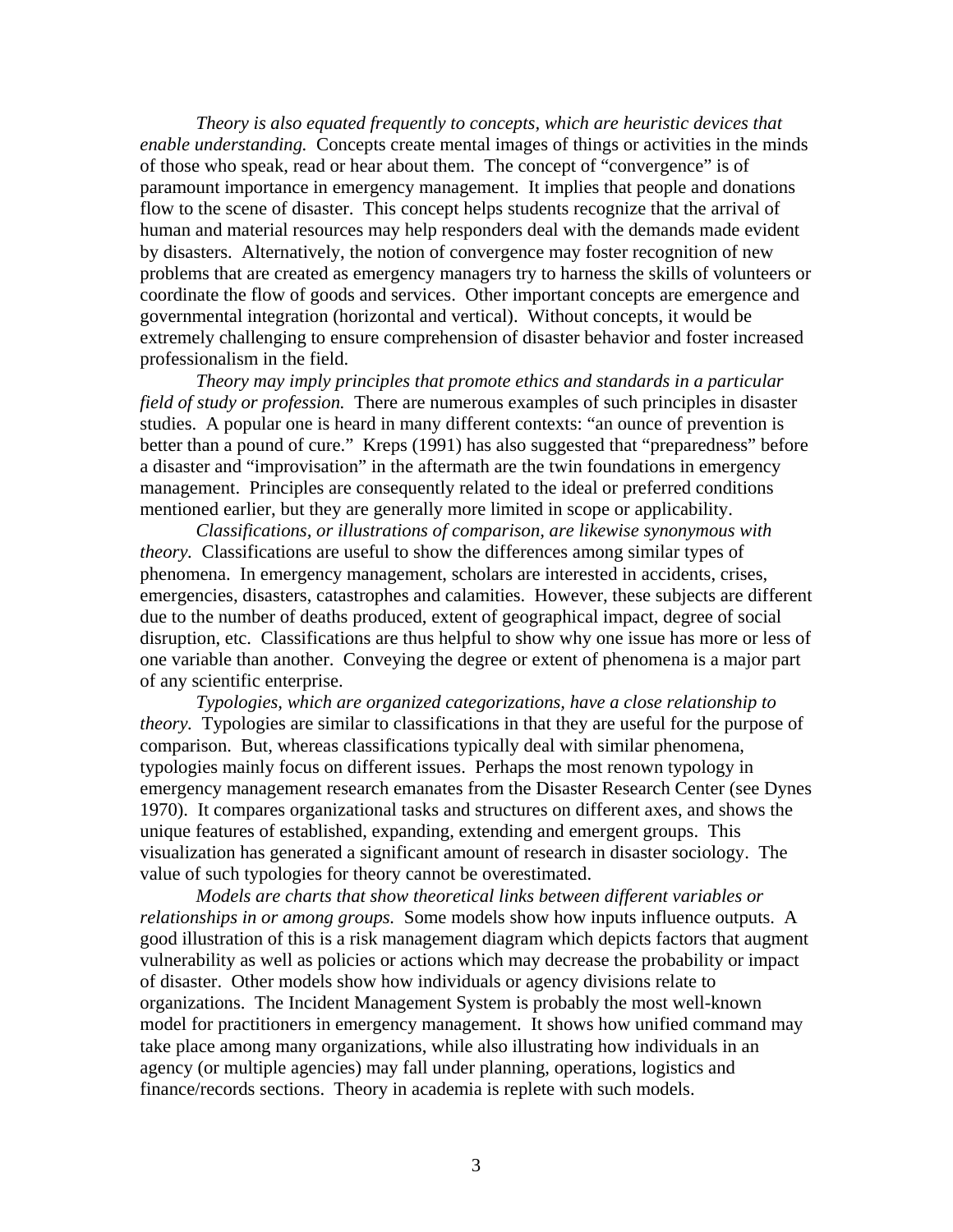*One of the most significant types of theories or theoretical components is an explanation of causal relationships*. In this case, an effort is made to explore how one (or many variables) may interact with another (or several distinct variables) to produce a certain outcome. In terms of emergency management, we may state that a disaster (D) will occur when a triggering agent (T) interacts with vulnerability (V). In other words, T  $+ V = D$ . If we look at this equation in an alternate manner, we may state that a hazard is most likely to produce a disaster when urban planning has been haphazard, when building codes have not been enforced, when warning systems are underdeveloped, when preparedness measures have been neglected, and when a geographic area contains special populations or other at risk groups. Causal relationships are necessary to understand phenomena, but they are also likely promote policies to remedy the situation. Returning to the example mentioned above, disasters can be reduced by addressing vulnerability (e.g., locating in safer areas, building with disasters in mind, establishing a warning system, developing response and recovery plans, addressing the needs of special populations). This type of theory (known as a paradigm) helps us to know why some problem is occurring and, more importantly, how it can be corrected or resolved.

# **Is Theory Desirable?**

Is it necessary that each discipline have a widely accepted theory? This may seem like a strange question, since the argument presented above reiterates that a recognized body of knowledge is a requisite for academic and professional progress. However, there is much more to this inquiry than meets the eye. Many disciplines tout a central theoretical issue or theme in their research literature. Having such theoretical focus helps to clarify the priorities and boundaries of the discipline. For years, Comprehensive Emergency Management has organized emergency management functions into useful but perhaps, overly simplified, disaster phases. Therefore, CEM has been the traditional theory of emergency management. But, it is also vital to realize that a single perspective can limit understanding and explanation. As an illustration, CEM has trouble capturing the wider political, economic and cultural explanations of disasters (Britton 1999). For this reason, other perspectives have been proposed to remedy this weakness. A vivid illustration of this point is the social construction perspective that is being subscribed to currently (see Oliver-Smith and Hoffman 1999); it is opposed to the predominant, technocratic view of disasters. Therefore, while it is true that a single theory can bring identity to a discipline, others may be needed to allow for alternative explanations of the same phenomena.

As can been seen, there is probably no single overarching theory that is currently ascribed to in emergency management. Then again, it might be impossible to develop a theory that would be able to capture every single variable and issue associated with disasters. For this reason, chaos or systems theory, which are frameworks that incorporate a plethora of causative variables, appear to be gaining recognition in emergency management as well as in other disciplines (Koehler et. al. 2001; Mileti 1999). Nonetheless, a theory that tries to explain everything may run the risk of explaining nothing at all. Hence, the presence of a single theory may be beneficial or detrimental, depending on the contributions it makes to scholarship or the limitations it places on a discipline. Put differently, the subscription to a single *theory of emergency management* may be useful if it gives the discipline meaning and direction, or it may be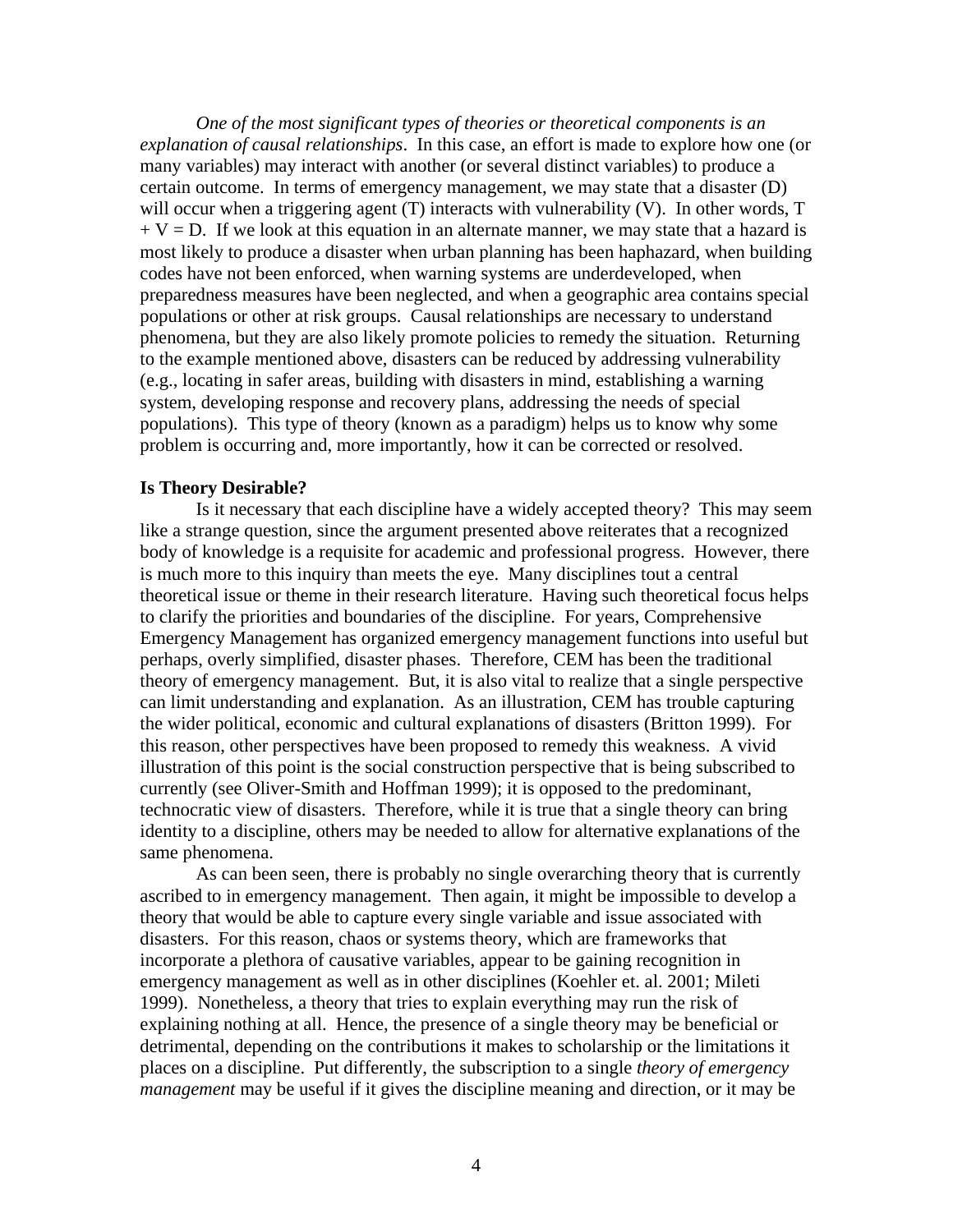damaging if it prohibits discourse and limits the exchange of ideas and information to correct the weaknesses of the predominant thesis. However, all scholars interested in disasters should desire *emergency management theory* (defined broadly as a crucial body of knowledge) if learning is to continue and policies are to be correctly conceived and implemented.

## **What Are the Barriers to Theoretical Development?**

Although there is obviously a need to develop a theory of emergency management (or emergency management theory), there is no guarantee that this task will be easy. In fact, there are several major epistemological problems that are hindering the development of knowledge in this area. While there are a number that could be mentioned and discussed, McEntire and Marshall (2003) have identified at least ten significant interrelated concerns which will be reiterated here.

- *1. What is a disaster?* One of the major problems confronting scholars in the field is the inability to define our subject matter. In spite of an ongoing effort to define the concept of a disaster, definitive conclusions have not been generated. Perspectives have ranged from acts of God or physical hazards themselves to disruptive social incidents and socially constructed events. Although the complex physical and social aspects of disasters are difficult to describe succinctly, agreement must be found. For, as Quarantelli has so eloquently argued (1995, 225), "unless we clarify and obtain minimum consensus on the defining features per se, we will continue to talk past one another on the characteristics, conditions and consequences of disasters."
- *2. What is emergency management?* Just as we are struggling to define our issue of focus, we are also finding it difficult to identify our field of study. The term "emergency management" has at least three significant problems. First, as scholars we are really interested in disasters, not emergencies. Second, the focus on "emergency" makes the field reactive and limits its applicability to first responders. Third, emergency management may imply that we have total control in our ability to deal with the adverse occurrences we call disasters. Hence, emergency management is both a misnomer and an oxymoron. But a suitable replacement has not been found, and one may never be accepted due to the increasing professional recognition of the name emergency management.
- *3. What hazards should we focus on?* Scholars have been somewhat guilty of following the fads of the profession. Practitioners and academics initially gave priority to the civil hazard of a nuclear exchange between the United States and the USSR during the Cold War. Later on, attention shifted to technological hazards (due to Three Mile Island, Bhopal and Chernobyl) and then to natural hazards (due to the Loma Prieta earthquake, Hurricane Andrew, the Midwest flooding and the Northridge earthquake). Today, academia and policy has come full circle (Alexander 2002), even though the civil hazard of modern terrorism is much more complicated than the nuclear threat of the Cold War. The major dilemma here is that we are confronted with a choice between more common, but less consequential events versus infrequent, but higher impact occurrences. It is thus difficult but necessary to find an appropriate approach between generic and hazard specific alternatives.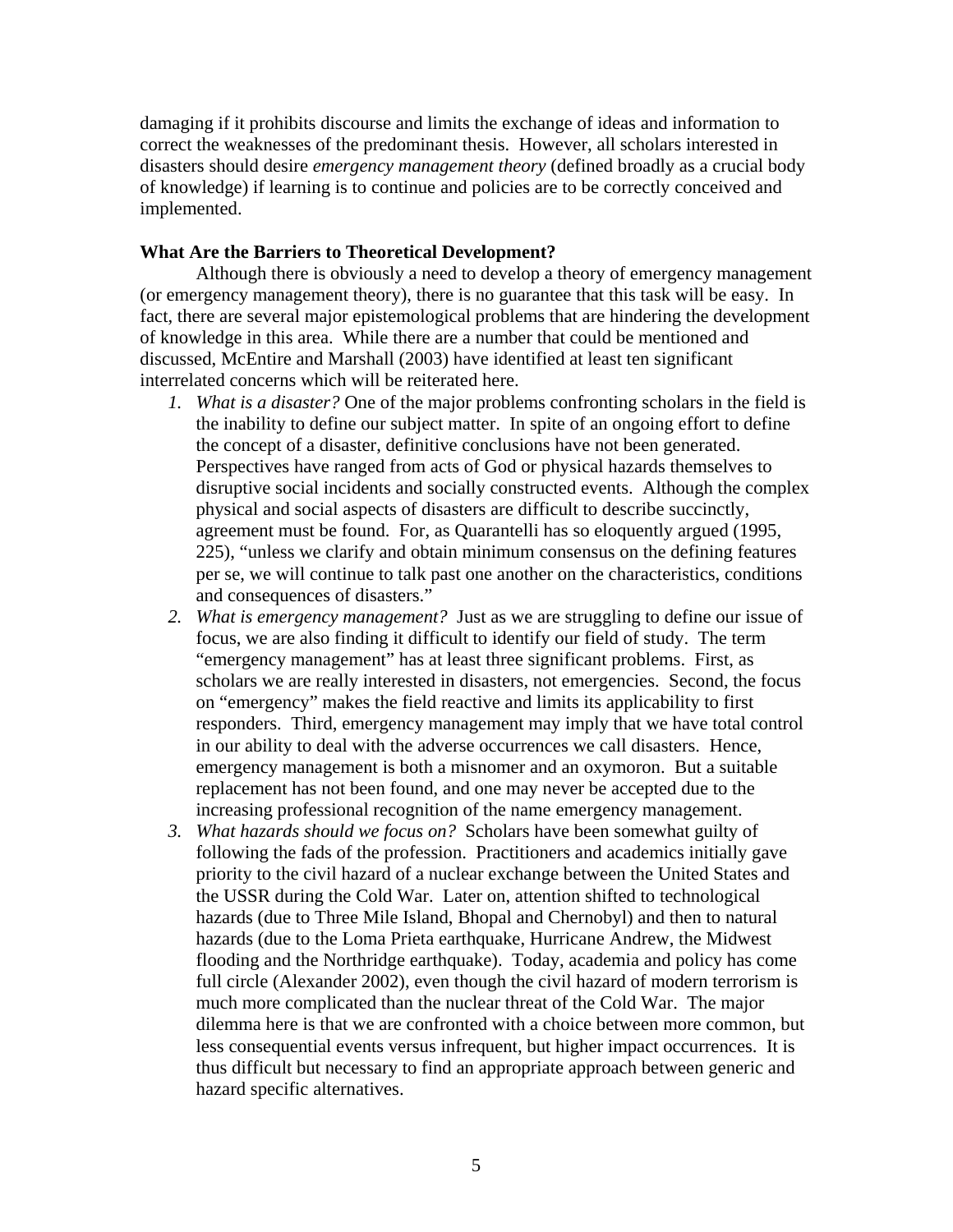- *4. Should we continue to give preference to the concept of hazards?* Another challenge jeopardizing disaster scholarship concerns an affinity toward the concept of hazards. In the past, a great deal of attention was given toward the physical nature of disasters (e.g., the hazard itself was often synonymous with risk). There is a now growing recognition, however, that "a hazard need not a disaster make" (Cannon 1993). For instance, a hazard will not produce a disaster if there are no people or property to be affected (i.e., in a deserted or isolated area). An additional argument of this school of thought is that it is difficult or impossible to control hazards. Alternatively, we do have an ability to determine our degree of vulnerability to the hazard. For this reason, Steven Bender reminds us that "it is the vulnerability, stupid!"<sup>[1](#page-5-0)</sup> In short, it should be emphasized that hazards do not necessarily imply the presence of vulnerability. However, vulnerability always takes into account hazards (as you have to be vulnerable to something). While there is undoubtedly more discussion about vulnerability now than in the past (Salter 1998), it appears that this shift in thinking has been incomplete and is slow to be fully accepted. One possible explanation for this is due to the fact that the concept of vulnerability has consistently been limited to issues of poverty and political marginalization. There is some evidence that the concept of vulnerability captures much more than these important variables alone however.
- *5. What variables should be explored in academic research?* There are a number of issues that are common to most disasters. These variables, which are often the subject of various disaster case studies, include the dangerous location of buildings, improper construction, inadequate warning and poor communication. But it is important to remember that there are a variety of other topics that have a bearing on or a relation to disasters. Examples of these variables are cultural attitudes about development, building code enforcement, political preferences for response instead of mitigation, record keeping, mass fatality management, special populations, critical incident stress, etc. Ergo, the desire to follow evident empirical patterns could be advantageous, but it also may preclude investigation into other important and interesting phenomena. If we are not careful, the search for a "silver bullet" may amount to "burying our head in the sand."
- *6. What actors should be incorporated into academic studies?* Emergency management is predominantly a profession in the public sector, and research has often been directed at the participants in this arena. Unfortunately, such recognition comes at the expense of acknowledging that officials in local, state or federal governments increasingly rely on businesses and non-profit agencies to prevent and deal with disasters (see McEntire et. al. 2003). Of course, this may have positive and/or negative consequences for emergency management. Research in the field will be incomplete if the blurring of sector boundaries and functions is not taken into account in the future.
- *7. What phases should be given priority?* Emergency management has traditionally been a reactive profession. It has generally neglected mitigation and disaster recovery concerns and has instead spent much of the time addressing

<span id="page-5-0"></span>The Tomment made during the International Emergency Management session of the FEMA Higher Education Conference on June 8, 2004.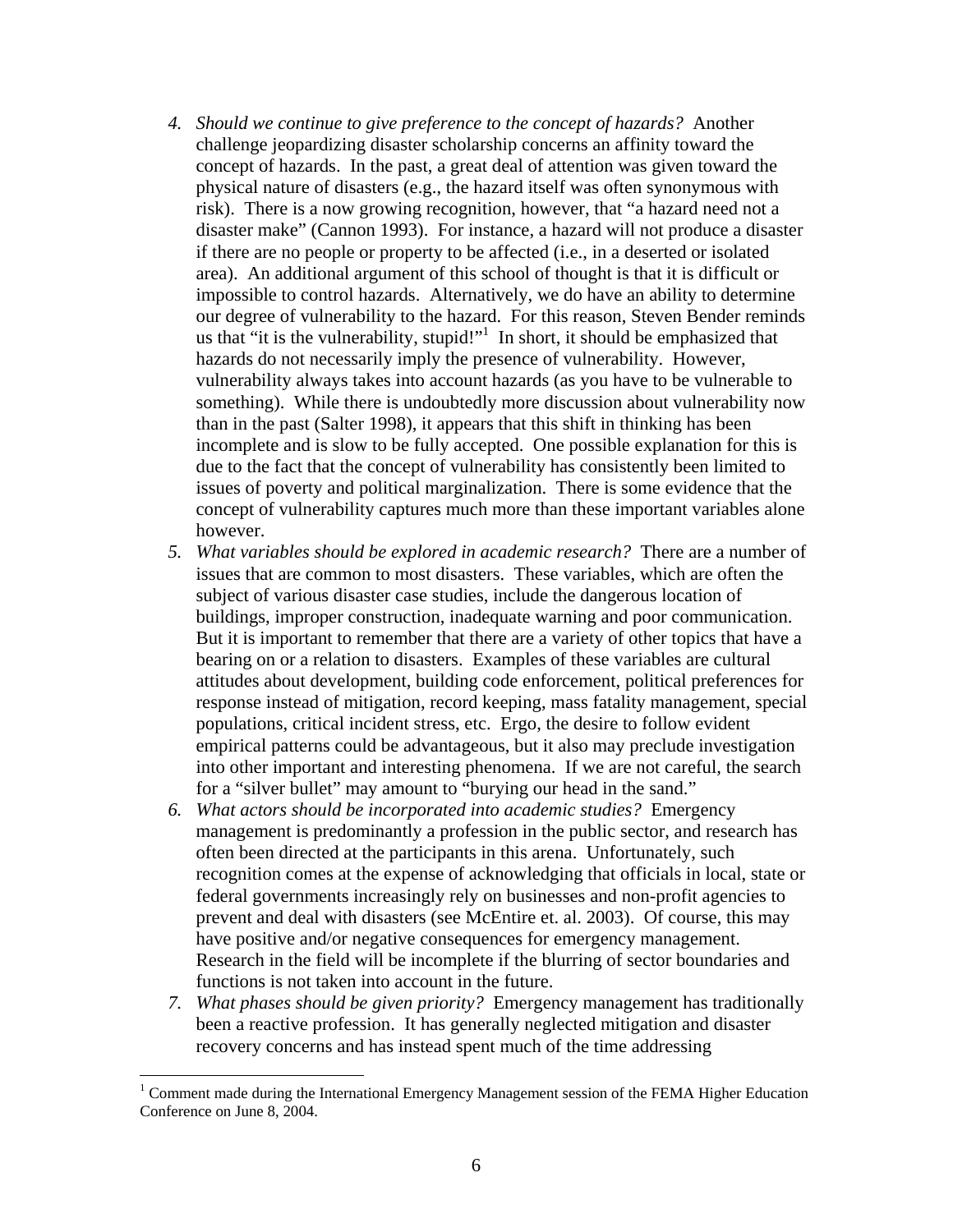preparedness measures for emergency response. The problem with such an approach is that preparedness and response activities do very little to address rising disaster losses. Consequently, there is a strong and ongoing movement to promote the reduction of risk before or after disaster strikes. No one, for sure, should doubt the need to incorporate a more proactive status toward disasters. Disaster trends suggest we are making continual mistakes which have to be corrected now and in the future. But, it should also be recognized that it is impossible to eliminate all risk. Therefore, scholars must find ways to incorporate each phase into their discussions of emergency management theory (but certainly not rely solely on the reactive approach of yesteryear).

- *8. What disciplines should contribute to emergency management?* Scholarship in emergency management really owes its existence to two fields of study. Geography has enabled scholars to understand the characteristics of hazards, while Sociology fostered an understanding of the social causes of and human behavior in disasters. As important as these disciplines have been and are to emergency management, the research emanating from them may not always capture all types of disaster phenomena. What about the need for knowledge about engineering practices, cultural attitudes, political values, emergency medical care, public health, psychological distress, economic impact, modern technology, management, etc? Obviously, emergency management theory must not forget its roots in the founding disciplines, but it is also true that theoretical progress will be stifled if other fields do not contribute findings on disasters.
- *9. What paradigms should guide our field?* Right now, there is an impressive degree of competition among distinct theoretical perspectives in emergency management (McEntire et. al. 2001). As previously mentioned, Comprehensive Emergency Management was the first concept to unify and give direction to the field. Nonetheless, it has been recognized that CEM is somewhat limiting and that a wider policy framework is needed than the preparedness and response mentality of the past. For instance, Britton has suggested that "policy makers and researchers [have recognized] that the application of CEM is, by itself, not providing sufficient community protection from natural or technological hazards" (Britton 1999, 227). As a result, Geis (2000) and Armstrong (2000) have suggested a move toward a "disaster resistant community" while Britton and Clarke (2000), as well as Burby et. al. (2000) and Buckle et. al. (2000), have recommended the need to focus on "resilience" as a guiding principle. In contrast, others such as Boullé et. al. (1992), Berke et. al. (1993) and Mileti (1999) propose the incorporation of "sustainability or sustainable hazards mitigation."

Although these perspectives overcome some of the problems associated with CEM, they are not free of drawbacks. For instance, Mileti believes that *resistance* is a constraining term as compared to other alternatives (1999, 264). Resistance seems to have a strong inclination to engineering and the physical sciences, but it appears to imply that disasters may be virtually eliminated (as it has trouble relating to preparedness, response and recovery phases). *Resilience* is used in different ways by various scholars, but it generally implies a reactive stance toward disasters. Geis notes that "Websters defines resilience as the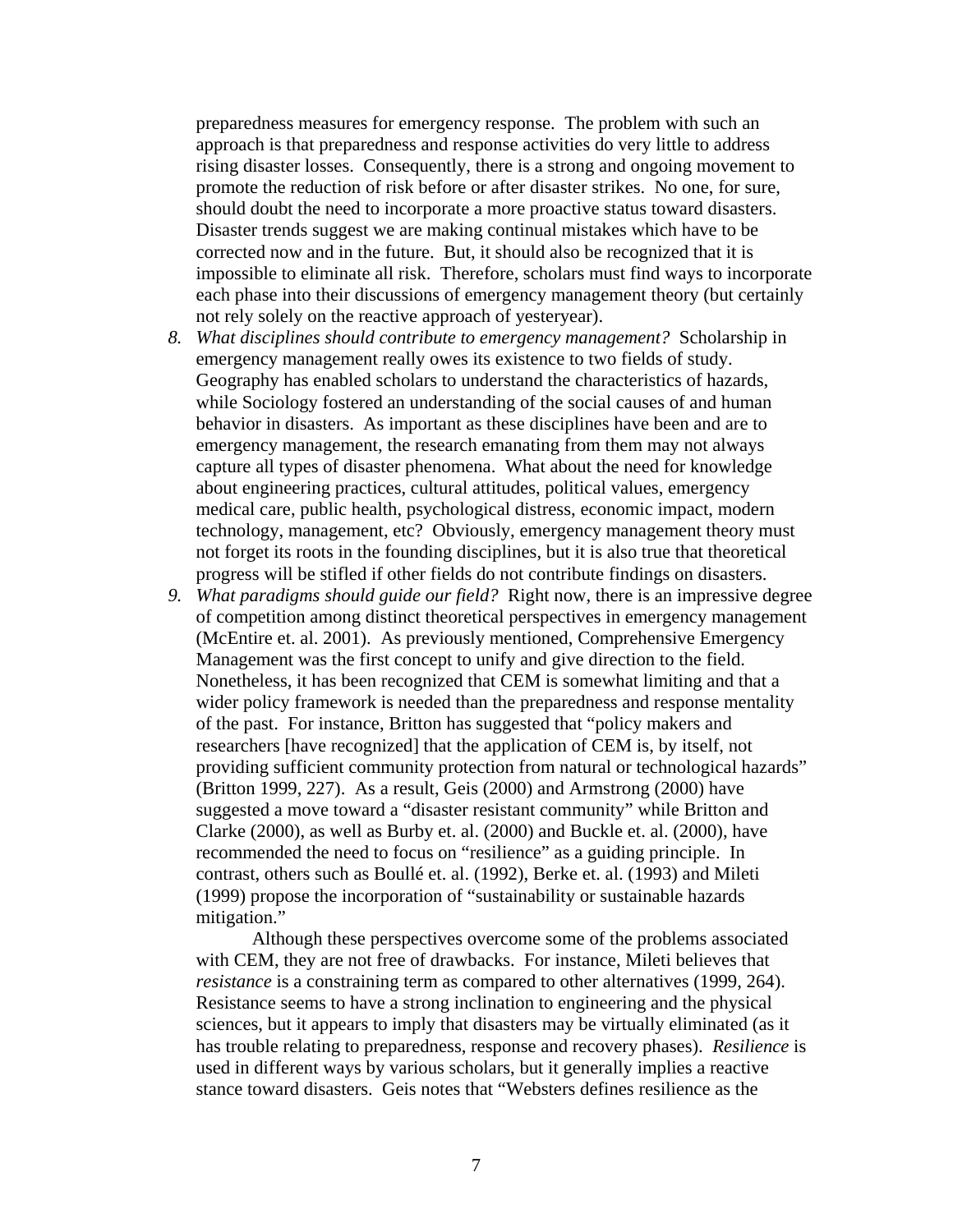'ability to recover from or adjust easily to misfortune or change'" (2000, 152). He then asks "Do we want our community to 'recover' [or] not allow the ... event to reach disastrous proportions?" (2000, 152). There are similar problems with *sustainability and sustainable hazards mitigation*. These concepts are justified in that they mention the importance of environmental protection, but they do have difficulty dealing with the current threat of terrorism. Because of its name, sustainable hazards mitigation may not give enough attention to vulnerability also (which is ironic considering the fact that most scholars are calling for social construction perspectives today). Furthermore, sustainable development might inadvertently suggest omnipotence over hazards. Berke comments that sustainable development has little relation to the "emergency preparedness and response issues (e.g., disaster warning, search and rescue, evacuation, and sheltering)" (1995, 14-15; see also Mileti 1999, 197). Perhaps it is for these reasons why Aguirre (2002) has therefore questioned if "sustainability can sustain us?"

The adoption of risk or homeland security by practitioners makes similar types of errors and omissions. Wisner et. al. caution us about accepting the traditional view of *risk*: "too much emphasis in doing something about disasters is put on the natural hazards themselves" (1994, 4). *Homeland security* is a step back from the proactive approaches being recommended today, and it deemphasizes all hazards other than terrorism. Waugh points out that "even within the Homeland Security apparatus, minimal attention is being paid to matters beyond prevention of terrorism-related disasters, as Secretary Ridge himself has stated" (2004, 11). This rivalry among divergent and incomplete paradigms has created confusion for a discipline that so desperately needs both inclusion and direction.

*10. What is the proper balance for knowledge generation?* A final problem confronting emergency management scholarship deals with the source of findings for the discipline. Scholars stress the value of theory and research over practical experience and knowledge. However, academics often talk with professionals in the field when conducting case studies and pursuing other types of research. Alternatively, professionals in the field highlight the benefit of real-world practices and concerns, and yet they desire that the profession advance in upcoming years. Which of these viewpoints is correct? Could it be that both perspectives have merit and drawbacks? Should theory always be grounded in reality, and should practitioners accept new ways to advance the profession? This dilemma must also be resolved if emergency management theory is to assist both scholars and practitioners in the future.

### **What Should a Theory of Emergency Management Include?**

As we try to overcome the barriers confronting us and advance theory in emergency management, it might be wise to recall a statement made by Claire Rubin in her assessment of "Emergency Management in the  $21<sup>st</sup>$  Century." She asserts that "we must save the foundation, but modernize the house" (Rubin 2000, 7). Accepting this comment as a truism, the theory of the past should not be discarded. But prior emergency management theory should be altered and added to in order to meet demands the future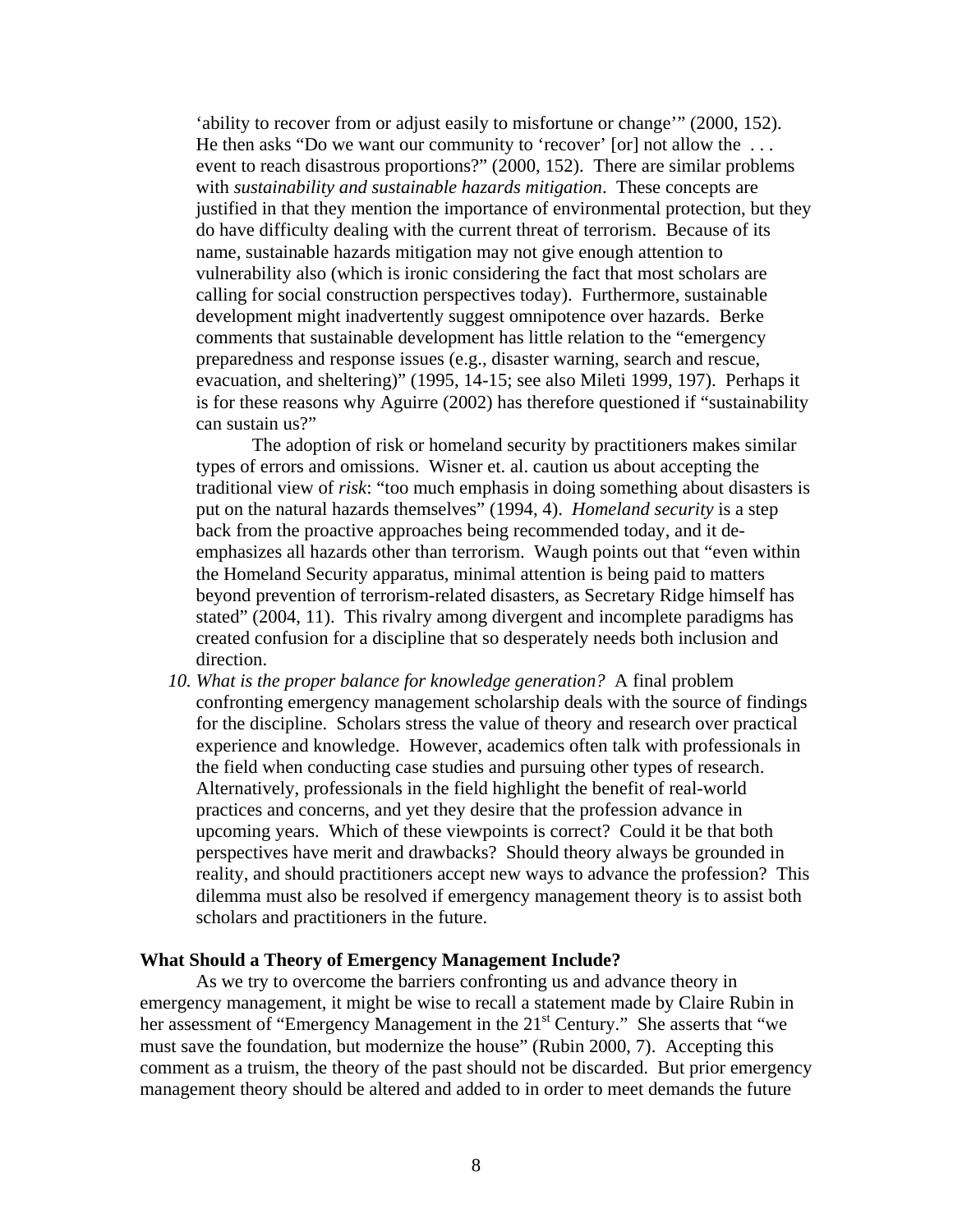places before us. Below are a few personal comments about what should be included in a theory of emergency management (or emergency management theory). Although this is not meant to be a comprehensive list of suggestions, it might serve as a useful starting point for the emerging discipline.

First, scholars interested in promoting emergency management theory should, as described above, retain the findings from prior research in the field. This would include concepts such as disaster, hazard, $\overline{2}$  $\overline{2}$  $\overline{2}$  convergence, and emergence. New concepts such as "compound disasters" and "sustainability" should be accepted as a way to illustrate the complexity of modern disasters and the need for environmental protection. Emergency management theory must also incorporate principles such as disaster prevention, preparedness and improvisation. It is also recommended that the needs of special populations be taken into consideration, and an exploration of political and economic marginalization be given. The differences between accidents, disasters and catastrophes must be stressed through classifications while the DRC typology on different disaster organizations should be continually emphasized in the research literature. Models, such as the Incident Management System, should be discussed and compared to alternative viewpoints (see good examples from Dynes 1994; and Neal and Phillips 1995). Other models on decision making (e.g., rational, bureaucratic, incremental, group think, perception/misperception) should also form a fundamental part of emergency management theory in order to understand organizational dynamics and policy making. Such theoretical constructs will be useful to help students and scholars understand the nature of disasters and appreciate the difficulty of successful emergency management operations.

A second recommendation for emergency management theory is to continue to search for an accepted definition of disasters. My own definition is as follows: "disasters are the disruptive and/or deadly and destructive outcome or result of physical or humaninduced triggering agents whey they interact with, and are exacerbated by vulnerabilities from diverse but overlapping environments." Although this definition may not be accepted and the debate may never be fully resolved, continual effort must be made to understand the physical, social and cascading aspects of disasters. Quarantelli (1998) has edited an outstanding book on the subject and another one is in progress at this time. These books should be standard in any course on disasters and the theory of emergency management. Professors should also strive to teach both conservative and radical interpretations of disasters in their emergency management classes.

Another way to foster theory is to seek an alternative name for the field of emergency management. There are many possibilities being discussed including disaster management, risk management, sustainable hazards management or disaster vulnerability management. While it is doubtful that the term emergency management will disappear because of its increased recognition in recent years, scholars should at least make explicit the drawbacks of continuing to rely on this name for the discipline.

Strong theory in emergency management must also acknowledge all types of hazards – whether they are natural, technological or civil. Downplaying one hazard or

<u>.</u>

<span id="page-8-0"></span> $2$  Although more practical in orientation, it is vital that students understand various terms used to describe hazards including frequency, duration, areal extent, speed of onset, spatial dispersion and temporal spacing (see Burton et. al. 1993). Students must also be aware of the Saffir-Simpson, Richter, Mercalli, Fujita and other scales that measure hazard magnitude.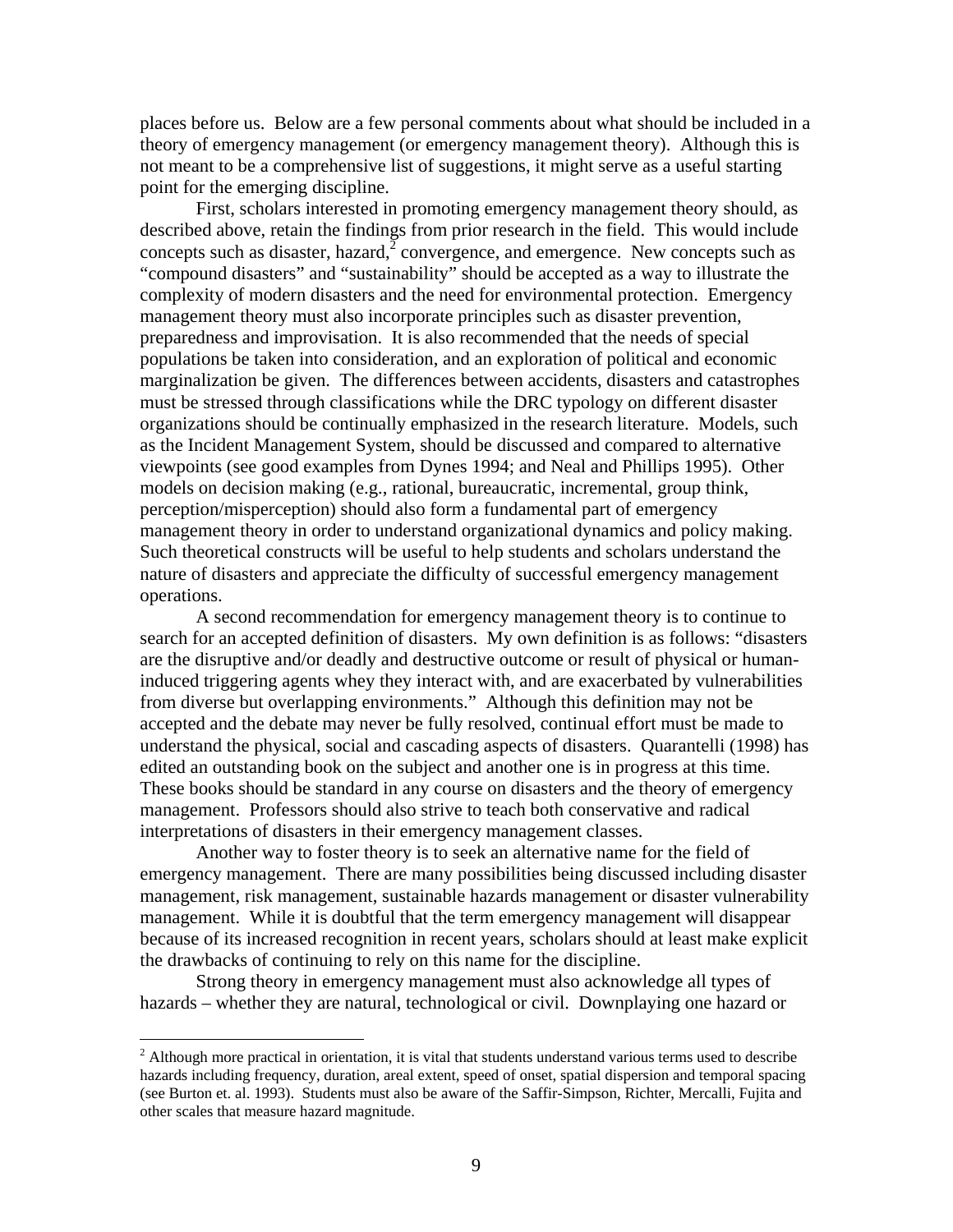giving preference to select others in the United States is tantamount to saying we only face certain types of risks. History, however, teaches that our nation can be affected from various agents including floods, earthquakes, tornadoes, power outages, computer failures, chemical spills, riots, terrorism and even space shuttles breaking up on reentry into the atmosphere. Of course, emergency management theory should convey the dilemma between a focus on probability versus consequences, and all disaster research should reflect different needs at the local or state level. What is more, we should finally accept the fact that we cannot control hazards; we can only limit our degree of vulnerability to natural, technological and civil events. Therefore, it will be imperative to acknowledge all types of hazards and downplay the feasibility of controlling them if emergency management theory is to be improved.

A fifth proposal to improve theory is to establish a multi-causal view of disasters and appreciate complexity in emergency management. Due to the large numbers of variables to be studied, it might be wise to utilize the chaos and systems theories to guide research and maintain a broad understanding of disaster phenomena. Mileti observes, for instance, that "researchers have called for a broad view of the disaster problem" (1999, 35). Geis also notes that "everything is interconnected and a holistic, integrated . . . approach is required" (2001, 152). Thus, comprehensive perspectives should become more valued in future disaster scholarship.

 A sixth recommendation for theory is to embrace each of the different actors involved in emergency management, regardless of whether they are from the public, private and non-profit sectors. The local emergency manager may always get most of the attention in future research, but this should not take place at the expense of disregarding the assistance of state and federal officials, diverse government departments, businesses, humanitarian organizations and citizen volunteers. The concept of integration (both horizontal and vertical) may consequently assist as we try to indicate the need for further networking, cooperation, collaboration, communication and coordination in emergency management.

Maintaining a reliance on the phases of disasters should likewise be a priority in emergency management theory. Neal has indicated convincingly that the four phases are a useful, but perhaps over-simplified heuristic device (1997). Nonetheless, mitigation, preparedness, response and recovery have played a significant role in establishing the field and categorizing distinct emergency management functions. While it is clear that more research should be directed towards mitigation and recovery, the findings on preparedness and response should not be regarded as insignificant or useless.

A final request for improved emergency management theory is to integrate research from each of the contributing disciplines. It is vital that students appreciate the diversity of issues and functions to be addressed in the field. These include, but are not limited to: hazard and vulnerability analysis, land-use planning, engineering, planning, training, exercising, community education, grant acquisition, budgeting, warning, evacuation, sheltering, fire suppression, emergency medical care and triage, search and rescue, mass fatality management, media relations, disaster declaration, donations management, debris management, critical incident stress management, etc. In addition, emergency management theory must bear a close resemblance to the sociology of disaster and the findings about human behavior (which helped to establish the discipline the first place). Another important topic to address in future theory is the advantages and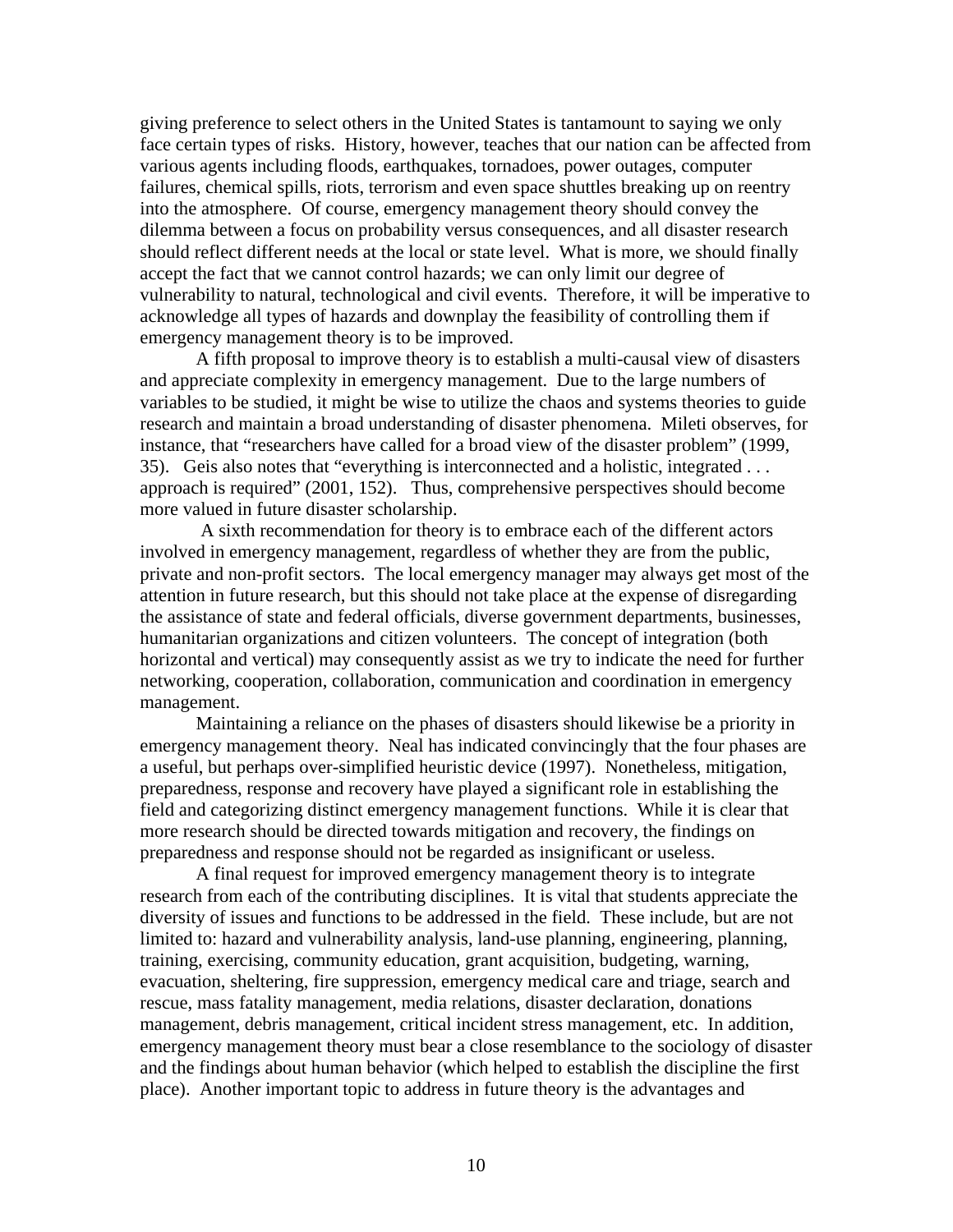disadvantages of technology in incident management and emergency operations centers. Environmental concerns and an orientation toward the future should also form an integral part of emergency management theory. The cultural, economic and managerial aspects of disasters (e.g., risk assessment, poverty, insurance coverage, theories of leadership) should also be emphasized in emergency management theory. Above all, the political barriers facing the field and creative ways to overcome them (e.g., persuasive arguing and political maneuvering) should be incorporated into emergency management theory. If values and politics are producing most of our disaster problems, it is essential that these be the central issues of future research. Thus, the whole purpose of combining findings from different disciplines is to help one see the "big picture" of disasters and emergency management.

### **How Can These Challenges be Addressed?**

Thus far, this paper has described a few of the problems facing theory development and has listed some of the topics that should be included in future research in the field. But this does not necessarily indicate how these difficulties will be overcome by disaster scholars. Below are three recommendations which may help us improve emergency management theory (or a theory of emergency management).

First, it is very important that scholars think critically about theoretical concepts and paradigms. For instance, it is imperative that we are cognizant of values as they relate to the paradigms being proposed today. We must walk a very fine line between pushing for a more proactive approach in emergency management while recognizing the limits of what we can do to prevent disasters. We cannot see the rise in disaster losses and fail to propose new ideas to deal with them effectively. At the same time, we must take into consideration the inevitability of trade-offs for the public good and be ready to tackle events that require response and recovery operations. Thus, theory must accept both our ability and futility in dealing with disasters.

Along these same lines, scholars must ensure that our perspectives are realistic so that our policy guidelines will be achievable. If our theory is based on faulty assumptions, the conclusions will inevitably be problematic. On the other hand, if our premises are grounded in reality, we will more likely be able to generate theories that will have practical application. Thus, another goal of theory should be to understand the barriers to change and how things can be different so that the means to progress can be more easily identified and implemented.

A third and final proposal to improve emergency management theory is to consider the impressive utility of the concept of vulnerability (see McEntire 2003; McEntire et. al. 2001). Vulnerability, unlike hazards, is undoubtedly the only thing we really have control over in the disaster equation. Thus, the concept of vulnerability may help us better describe and comprehend the true nature of disasters. Vulnerability may also help us to understand the purpose of emergency management since it deals with, in my opinion, the goals of liability reduction and capability enhancement (i.e., reducing risk and susceptibility, and raising resistance and resilience). In this sense, our efforts to manage vulnerability are built upon, but broader than the Integrated Emergency Management System (which assessed risks, determined capabilities, and attempted to close the gap between them). In addition, vulnerability has relation to all types of natural, technological and civil hazards. Stated differently, we can be vulnerable to many things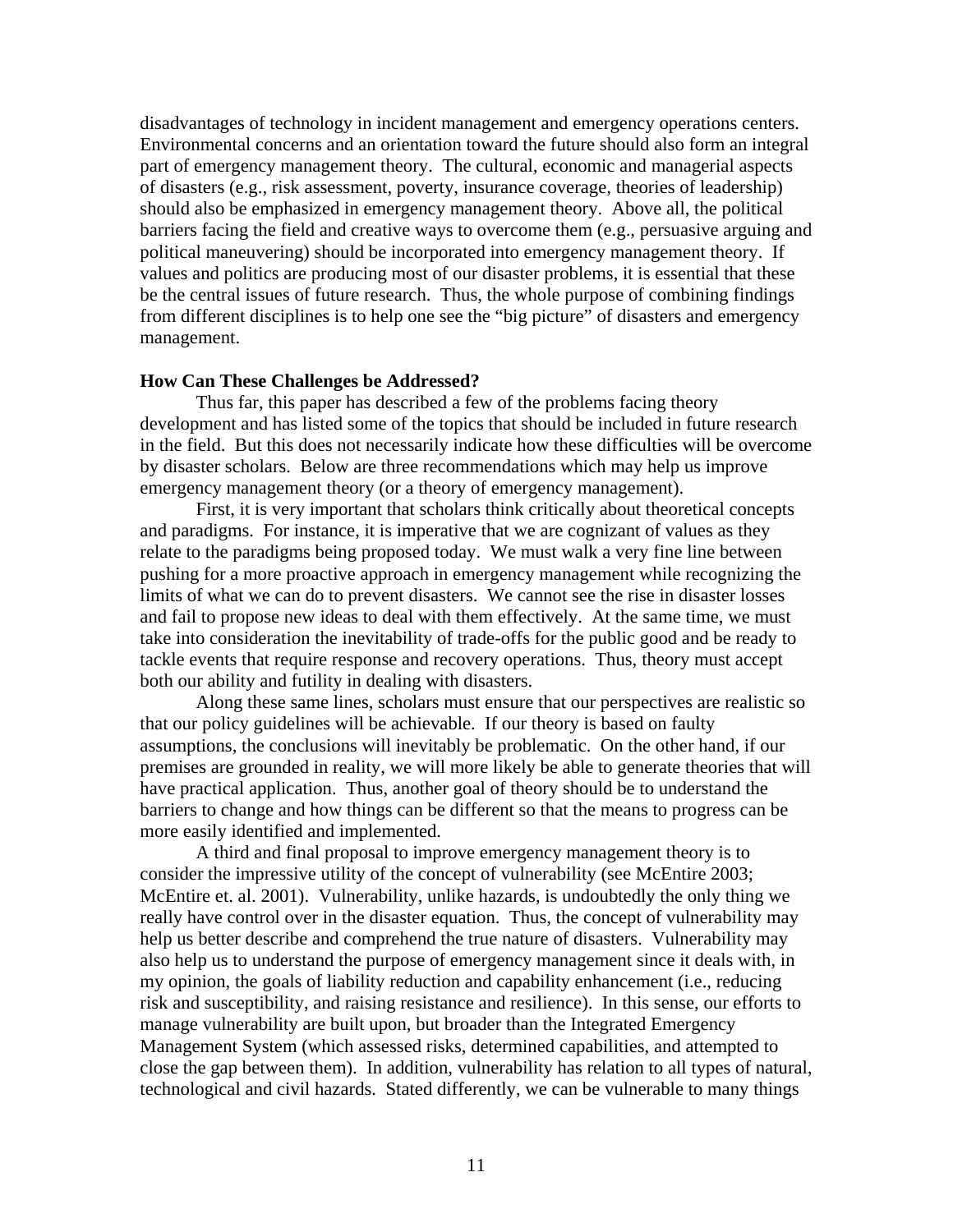such as floods, structural failures, aviation accidents, chemical spills, terrorist attacks involving biological weapons, etc.

All types of variables, actors and phases of disaster are also related to the concept of vulnerability (McEntire et. al. 2002; Gabor and Griffith 1980; Pijawka and Radwan 1985; Bogard 1989; Comfort 1999; Weichselgartner and Bertens 2000; Watts and Bohle 1993). For instance, our physical location and infrastructure may make us vulnerable to disasters. Or, our culture, economic conditions, political system, and weak emergency management institutions can bring disaster upon us and constrain how we react to them. Government agencies, businesses and citizens can augment our degree of vulnerability while everyone in the public, private and non-profit sectors may also take steps to reduce it. Activities during the mitigation and recovery phases of disaster may obviously increase or decrease vulnerability (e.g., locating or rebuilding in less hazardous areas). But, as the events of 9/11 have shown, even preparedness and response functions (e.g., the failure to acquire compatible communications equipment, the lack of joint planning and training operations, contradictory warnings and incomplete evacuations) can determine our degree of vulnerability to hazards.

What is more, vulnerability has an extremely close relation to most of the disciplines that contribute to emergency management scholarship (see Table 1, adapted from McEntire 2003).

| <b>Discipline</b>        | View(s) of Vulnerability                       | <b>Recommendation(s)</b>                         |
|--------------------------|------------------------------------------------|--------------------------------------------------|
| Geography                | Vulnerability is determined by the use of      | Land-use planning that takes into account        |
|                          | hazard-prone areas                             | hazards to reduce risk                           |
| Meteorology              | Vulnerability is due to a lack of advanced     | Acquisition, creation and effective use of       |
|                          | warning of severe weather                      | warning systems                                  |
| Engineering              | Vulnerability occurs when structures and       | Design and construction of buildings and         |
|                          | infrastructure cannot withstand the forces     | infrastructure that promotes disaster resistance |
|                          | of hazards                                     |                                                  |
| Anthropology             | Vulnerability emanates from constraining       | Alter attitudes to discourage risk-taking        |
|                          | values, attitudes and practices                | practices and susceptibility                     |
| Economics                | Vulnerability is related to poverty and        | Improve the distribution of wealth and           |
|                          | results in an inability to prevent, prepare    | purchase insurance to minimize losses and        |
|                          | for or recover from a disaster                 | promote resilience                               |
| Sociology                | Vulnerability is a product of inaccurate       | Understand behavioral patterns in disasters      |
|                          | assumptions about disaster behavior and is     | and pay attention to needs of special            |
|                          | related to race, gender, age, disability, etc. | populations                                      |
| Psychology               | Vulnerability is a function of overlooking     | Help people to recognize risk and provide        |
|                          | or minimizing risk and not being able to       | crisis counseling to enable resilience           |
|                          | cope emotionally with stress and/or loss       |                                                  |
| Epidemiology             | Vulnerability is susceptibility to disease or  | Improve provision of public health/emergency     |
|                          | injury and is related to malnutrition and      | medical care before, during and after disasters  |
|                          | other health factors                           |                                                  |
| Environmental            | Vulnerability is proneness to                  | Conserve natural resources, protect green        |
| Science                  | environmental degradation, which may           | space areas, and ensure that debris              |
|                          | change weather patterns and produce long-      | management is performed in an                    |
|                          | term disasters                                 | environmentally conscious manner                 |
| <b>Political Science</b> | Vulnerability is produced by the political     | Alter structure of political system and educate  |
|                          | structure and incorrect decision making        | politicians and legislators about disasters      |
| Public                   | Vulnerability results from misguided laws,     | Strengthen response and recovery capabilities    |
| Administration           | the failure to implement policies              | through preparedness measures, improved          |

**Table 1 Disciplines and Vulnerability**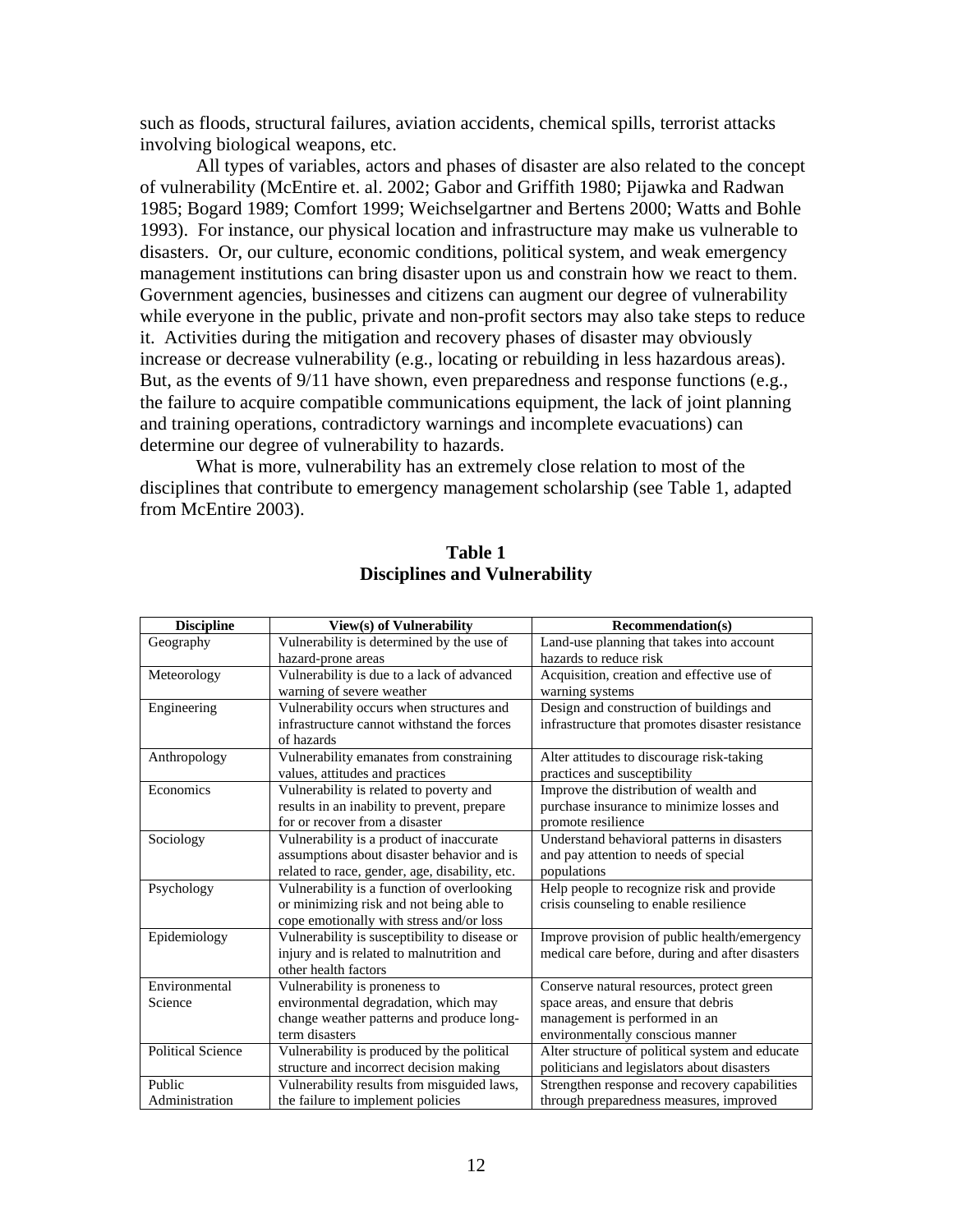|                          | effectively, and an inability to enforce      | policy implementation and increased code       |
|--------------------------|-----------------------------------------------|------------------------------------------------|
|                          | regulations                                   | enforcement                                    |
| Law                      | Vulnerability is proneness to legal liability | Understand the law and ensure compliance to    |
|                          | after disaster due to negligence, which is a  | widely accepted ethical practices in           |
|                          | failure to act as reason or the law dictates  | emergency management                           |
| Journalism               | Vulnerability is a result of insufficient     | Dispel myths about disasters, foster increased |
|                          | public awareness about hazards and how to     | media capabilities, and educate the public     |
|                          | respond to disasters                          | about hazards                                  |
| Emergency                | Vulnerability is the lack of capacity to      | Foster public awareness about disasters and    |
| Management               | perform important functions before and        | build capacities through hazard and            |
|                          | after disaster strikes (e.g., evacuation,     | vulnerability analyses, resource acquisition,  |
|                          | search and rescue, public information, etc.)  | planning, training and exercises               |
| <b>Homeland Security</b> | Vulnerability is due to cultural              | Correct domestic and foreign policy mistakes,  |
|                          | misunderstandings, permeable borders and      | enhance counter-terrorism measures, protect    |
|                          | fragile infrastructure, and weak disaster     | borders and infrastructure, and improve WMD    |
|                          | management institutions                       | capabilities                                   |

Vulnerability is thus apt to unify the field by synthesizing findings from numerous disciplines – perhaps more so than any other concept in the field currently.

The concept of vulnerability also captures and integrates findings from many of the paradigms proposed in the past or recommended today (McEntire 2003; McEntire et. al. 2002). A focus on vulnerability acknowledges that we must take a holistic approach to disasters (as was the intent of Comprehensive Emergency Management). It also suggests the need to protect the environment and develop in a safe manner (in accordance with the sustainability school) as a way to reduce the probability and costs of future disasters. Furthermore, vulnerability likewise shows relevance to resistance (e.g., safer engineering) and resilience (e.g., the ability of social, political, economic, and cultural systems to rebound after a disaster) perspectives as well. Risk and vulnerability are often used interchangeably in the research literature. Vulnerability is also discussed frequently in those circles formulating homeland security policy – especially as it relates to epidemiology and bioterrorism (Falkenrath et. al. 1998). The concept of vulnerability may incorporate many of the views of all other disaster and emergency management paradigms to date.

Interestingly, a recent survey of the literature adds support for the model of vulnerability proposed by McEntire in his dissertation (2000) (see table 2). Weichselgartner reviewed (2001, 88) several definitions of the concept of vulnerability and some interesting parallels to McEntire's model have become evident. Livermann (1990), Dow (1992), Smith (1992), Cutter (1993), Bohle et. al. (1994), and Dow and Downing (1995) recognize the *physical* and *social* dimensions of vulnerability along with the many associated variables that influence this process and situation. Different academicians also recognize how values, actions, inactions, circumstances, poverty, choices, land-use, exposure, etc. (i.e., *liabilities*) contribute to vulnerability (see Bogard 1989; Cutter et. al. 1993; Watts and Bohle 1993; Dow and Downing 1995). Vulnerability has frequently been tied to capacity or *capabilities* in the literature (see Kates 1985; Dow 1992; Timmerman 1981; Radwan 1985; Bohle et. al. 1994). Many scholars often see how *risk* and *susceptibility* relate to vulnerability (see Gabor and Griffith 1980; UNDRO 1982; Petak and Atkisson 1982; Susman et. al. 1983; Pijawka and Radwan 1985; Green et. al. 1994; Dow and Downing 1995). Other students of disasters have indicated a link between vulnerability and the concepts of *resistance* and *resilience* (see Timmerman 1981; Blaikie et. al. 1994).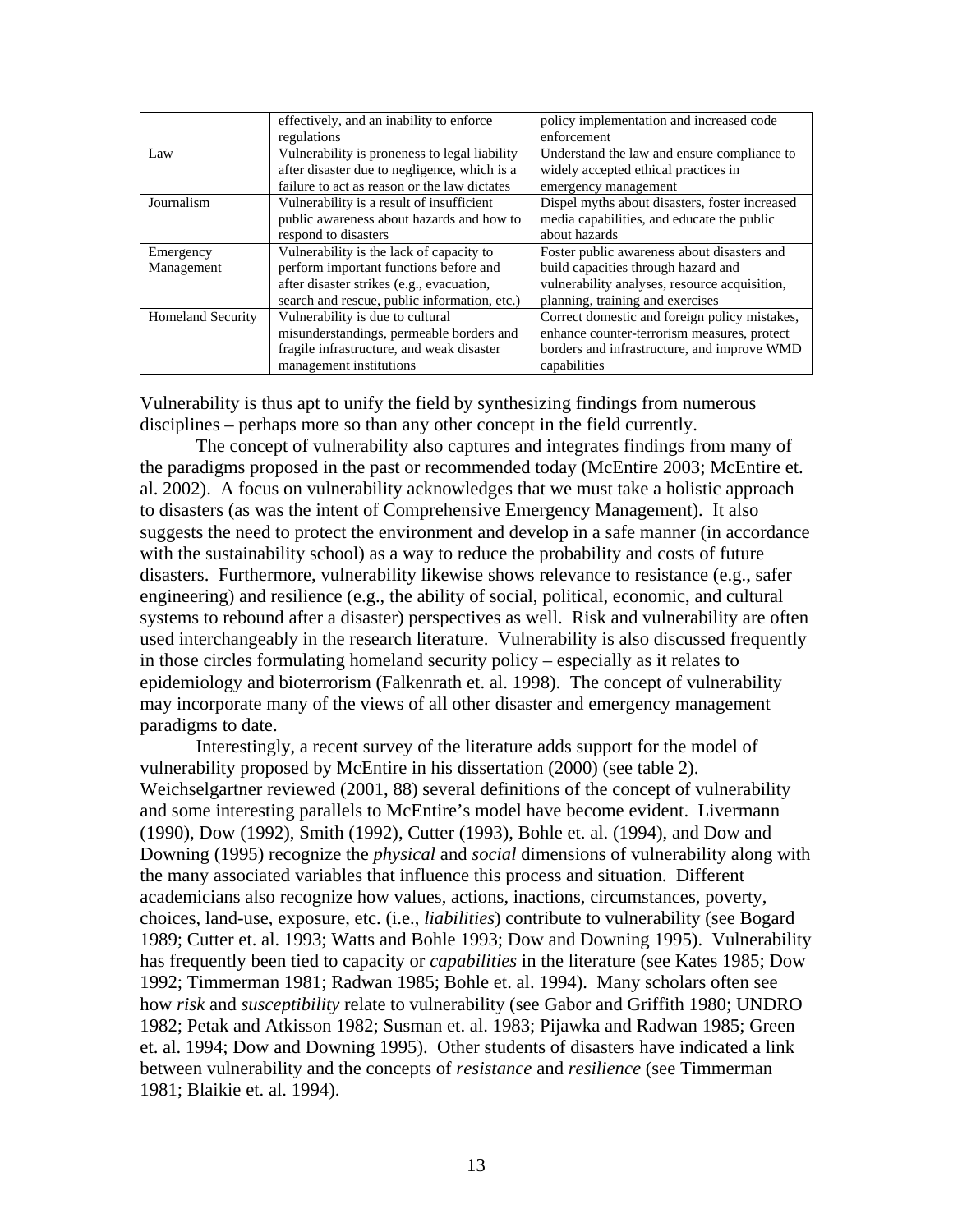#### **Table 2**

## **Environments**



From McEntire, David A. (2000). *Sustainability or Invulnerable Development? Justification for a Modified Disaster Reduction Concept and Policy Guide*. Graduate School of International Studies, University of Denver: Denver, Colorado.

Hence, there may be at least some justification for viewing vulnerability in this manner. Vulnerability should thus be considered of paramount importance for the discipline of emergency management, and could be regarded as a central feature of future theory in this area.

## **Conclusion**

Just as the profession of emergency management is undergoing a massive transformation, so too is scholarship in this area. Never before has there been such a pressing need to advance our knowledge of emergency management. This paper has tried to identify what is meant by the term "theory," and has endeavored to illustrate why theory may be both beneficial and detrimental for academia. After identifying the barriers preventing theoretical development, ideas were given as to what should be included in a specific theory of emergency management (or in emergency management theory generally). The paper also recommended ways to improve understanding of emergency management through critical reflection and a reliance on the concept of vulnerability. Although the views presented herein may or may not be accepted by other disaster scholars, it is hoped that the paper will at least encourage others to help shape the direction of the vital discipline of emergency management.

### **Conference Postscript**

On June 8, 2004, a panel comprised of three knowledgeable and respected scholars made important observations about the future of emergency management theory during an afternoon session of the FEMA Higher Education Conference. This panel, which was moderated by David McEntire, included Thomas Drabek, John Pine and Richard Sylves. Each provided unique views about emergency management theory, including its past evolution and current research opportunities.

David McEntire is the Coordinator of the Emergency Administration and Planning Program at the University of North Texas. In his opening remarks, he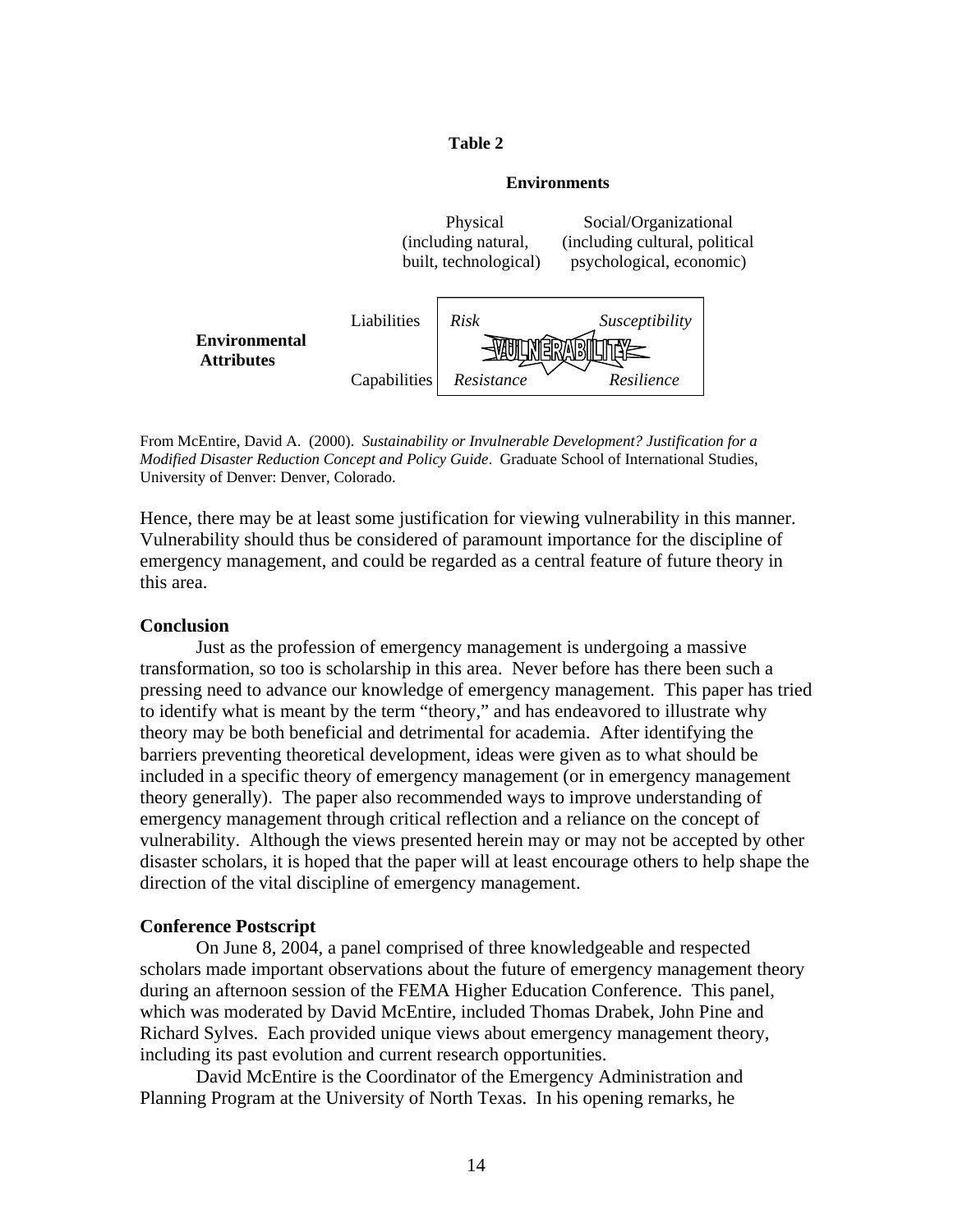illustrated that a number of scholars have called for a broad, revolutionary, complex, interdisciplinary and integrated view of disasters. His plea was that researchers give increased attention to the concept of vulnerability in order to reach these desired objectives.

Thomas Drabek, a renown Sociologist who is now retired from the University of Denver, illustrated that theory may have different contextual meanings. For instance, there are normative and substantive theories (e.g., the first describing how things should be vs. the second that provides prescriptive lessons for policy makers). He also indicated that theory could have micro and macro level applications (i.e., some theory may cover a broad range of issues while others may be relevant to specific phenomena only).

John Pine, the Director of the Disaster Sciences program at Louisiana State University, shared thoughts from both environmental and management perspectives. He declared that our theory should have the purpose of reducing degradation of our natural habitat to ensure that our development is sustainable. Dr. Pine likewise showed how management theories may have positive impact upon emergency management practices. He also indicated his preference that systems theory be utilized more frequently by scholars interested in disasters.

Rick Sylves is a well-known Political Scientist at the University of Delaware. He reiterated the fact that disasters are political phenomena and that organizations involved in disasters operate from unique bureaucratic missions. Dr. Sylves also mentioned that policy makers are confronted with a difficult choice: basing decisions on popular opinion (a Jeffersonian model) vs. forming policy based on expert advice (the Hamiltonian model). He suggested that politics be given more attention in future emergency management theory.

While the comments of these scholars diverged significantly based on their respective disciplines, they did agree in a few areas. Drabek's conference paper supported McEntire's assertion about the centrality and utility of the concept of vulnerability. However, Drabek, Pine and Sylves collectively asserted that there will not be an over-arching or meta theory of emergency management. While it would no doubt be difficult for any single concept to capture every conceivable variable and issue pertinent to disasters, it is clear that some theories are more inclusive than others. At the risk of running counter to a very distinguished panel of seasoned researchers, I would offer again the possibility that vulnerability may amount to a more holistic concept. The close relation between vulnerability and a variety of other concepts and theories relevant to disasters is worth considering. Note the following examples:

- **Social constructionist views** Vulnerability is a concept that is directly related to the social construction viewpoint which is so prevalent in today's scholarship. Vulnerability does not neglect hazards because there can be no vulnerability without hazards (i.e., you must be vulnerable *to something* - an earthquake, industrial explosion or terrorist attack). However, the social construction school explicitly shifts paradigms from hazards (which we cannot control) to the role of humans in disasters (i.e., our degree of vulnerability to a hazard or several hazards, which we can and do determine on a daily basis).
- **Marxist interpretations of disasters** It has been well-documented in the research literature that economic conditions and political powerlessness are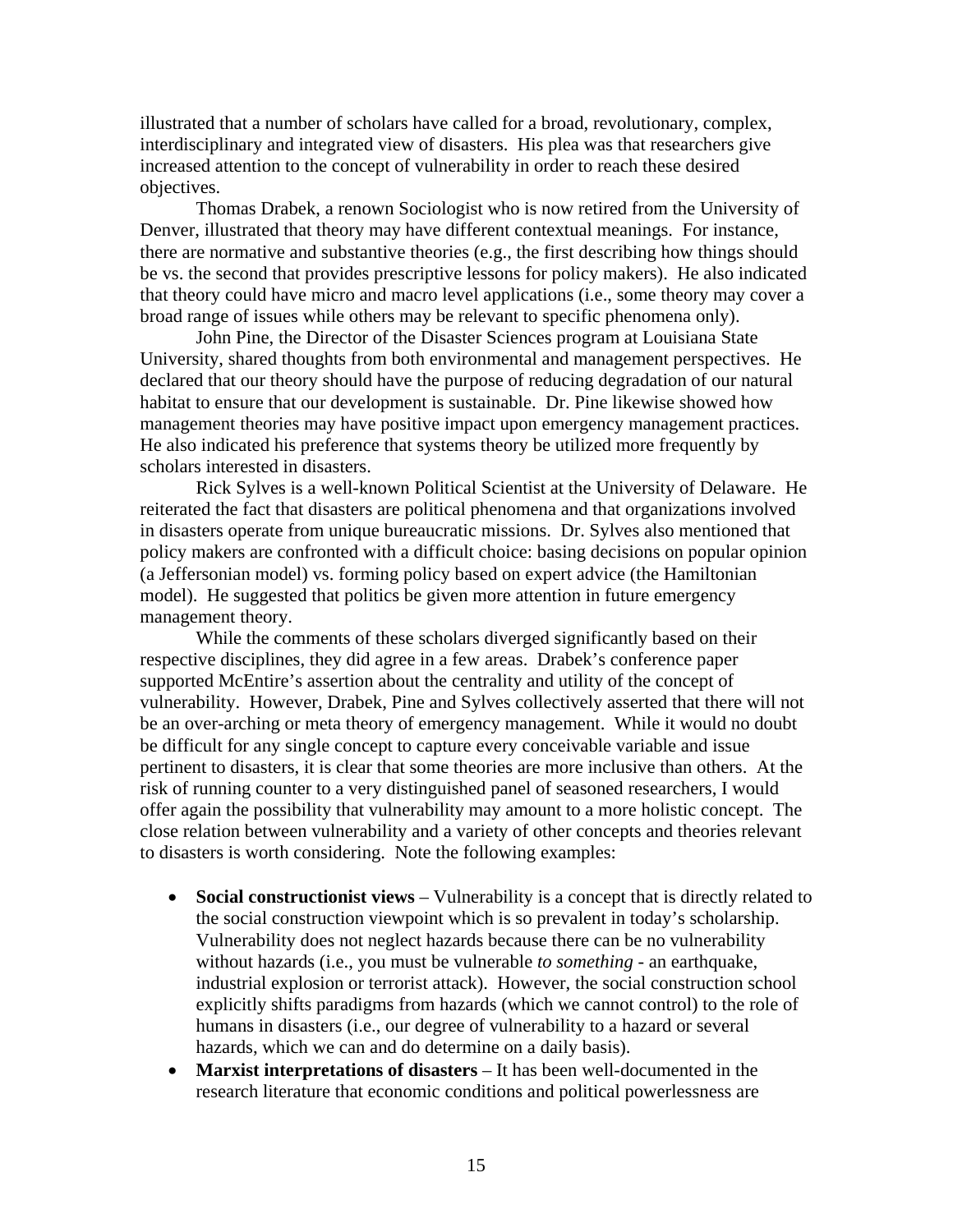related to disaster vulnerability. Poor people, minorities and other marginalized people are most likely to live in dangerous areas and substandard housing, and are least able to deal with the adverse effects of droughts, tornadoes and other hazards.

- **Weberian perspectives of emergency management** Researchers commonly assert that culture is a major reason for rising disaster vulnerability. Our values, attitudes and practices are leading to greater losses each decade. In addition, a lack of professionalization among emergency managers and weak disaster institutions make us vulnerable to disaster (e.g., planning based on false assumptions, an inability to respond effectively to a disaster, or failure to enforce building codes and land-use regulations).
- **Organizational behavior** Organizations typically look after their own interests and do not understand how their actions or inactions affect other agencies. These factors, in addition to cultural barriers across units, discourage joint planning, training and exercising. The lack of communication among departments before and during the 9/11 terrorist attacks augmented the vulnerability of first responders in New York City. This vulnerability was translated into a disaster when hundreds of police officers and fire fighters lost their lives in the line of duty.
- **Emergent behavior** When a disaster occurs, people and resources will flow to the scene and new organizations will appear almost instantaneously. Many of these volunteers are untrained and may create serious problems for first responders (e.g., well-intentioned individuals may injure or kill victims when performing search and rescue operations). In addition, spontaneous organizations often outstrip the capacity of emergency managers to effectively utilize them. Emergence is therefore associated with both liability and capability challenges as presented in the aforementioned model of vulnerability.
- **Risk perception and communication** Most people are typically apathetic about disasters. They do not understand what can happen, they downplay potential consequences, or they exaggerate their ability to deal with disaster. Such attitudes produce the vulnerability that emergency managers are trying to reduce. If risk can be conveyed in an accurate and convincing manner, the public will be more likely to take steps to reduce vulnerability. $3$
- **Development** Many scholars are aware of the links between development, vulnerability and disasters. If development is occurs haphazardly, vulnerability will be increased and additional disasters will result. If development is wellplanned, however, vulnerability will be reduced and disasters will be less frequent or severe. When disasters occur, development opportunities are presented and

 $\overline{a}$ 

<span id="page-15-0"></span> $3$  Risk and vulnerability are often used interchangeably in the disaster literature. The reason for this conceptual substitution may be due to the fact that risk becomes synonymous with vulnerability if we acknowledge that we cannot control hazards in the risk equation (e.g., hazard + vulnerability = risk). There are some notable differences between the two concepts however. As previously mentioned, risk may give too much attention to physical variables and material losses. Vulnerability, on the other hand, includes these variables but also incorporates social, political, cultural and other factors that lead to disaster. What is more, risk management helps us to understand the need to address the probability and consequences of disaster. In contrast, vulnerability indicates *how* probability and consequences may be effectively managed by reducing the liabilities of risk and susceptibility and raising the capabilities of resistance and resilience.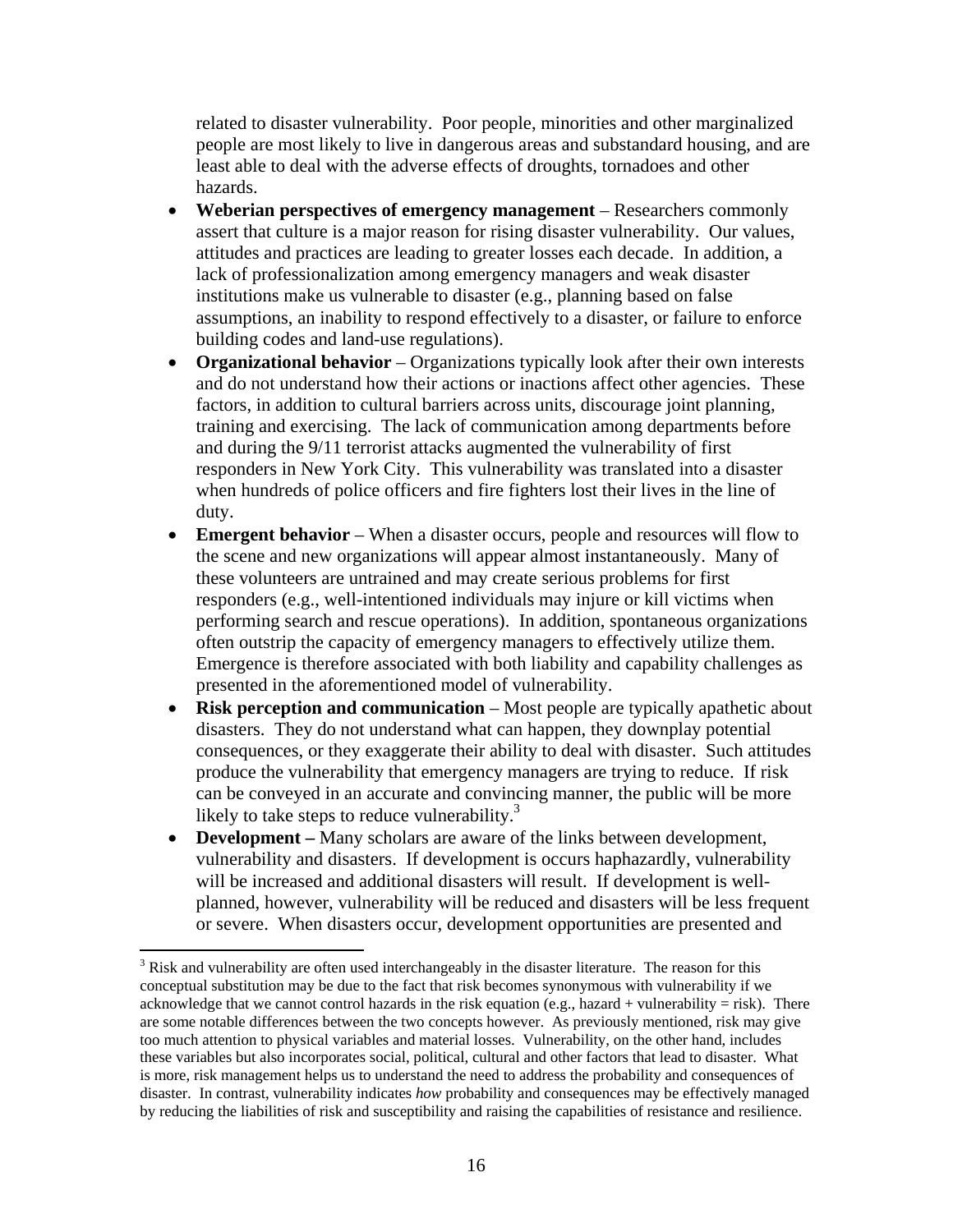vulnerability may be corrected during recovery. Alternatively, if vulnerability is not taken into account during rebuilding, disasters will recur and development will again be set back.

- **Sustainability** Environmental degradation may create additional vulnerability in the future. For instance, the depletion of natural resources (e.g., overgrazing or deforestation) may result in an increased possibility of desertification, famine and flooding. Pollution and global warming may increase our vulnerability to severe weather, prolonged episodes of drought, and coastal flooding in low-lying island nations. Improper disposal of debris after a disaster may also create vulnerability to unforeseen environmental disasters.
- **Technology** –Power grids, nuclear power plants, chemical manufacturing and shipping, computers, cell phones, GPS and GIS each have a multifaceted relation to vulnerability. The complexity of modern infrastructure and an over-reliance on computers may make us vulnerable to complicated and cascading disasters. On the other hand, modern communications equipment as well as advanced hardware and software applications may build our capabilities to prevent, prepare for and respond to disasters.
- **Decision theory** Disasters are almost always characterized by a lack of information. It is this uncertainty that makes responders and citizens vulnerable to injury, death, disruption and other adverse effects of disasters. Incorrect perceptions, bureaucratic politics and other factors consequently have a bearing on the creation or reduction of risk, susceptibility, resistance and resilience.
- **Systems theory** Research now illustrates that the natural, built, technological, social, political, economic, cultural, organizational and psychological environments have direct impact on our level of vulnerability. But these diverse systems interact in complicated ways. For instance, the location and construction of our buildings may be due to policy enforcement, cultural preferences, income levels, risk perception, urbanization, education of the population, etc. Systems theory is thus applicable to the model of vulnerability presented in this paper.
- **Chaos theory** As can be seen in the above discussion of systems theory, there are many variables that interact to produce vulnerability. Chaos theory suggests that it is impossible to detect simple linear cause and effect relationships. Instead, there are many variables that interact in convoluted ways to produce disaster. Chaos theory would thus recommend that vulnerability be reduced by addressing multiple variables simultaneously (i.e., there may be order in policies that appear to be chaotic).
- **Management theory** Disasters are political and organizational problems. Some of the vulnerability in our communities may be corrected through effective leadership and strategic planning. The ability of emergency managers to sway public opinion and actively pursue objectives will likely increase steps taken for mitigation and enhance the preparedness level of the jurisdiction (thereby reducing vulnerability).
- **Paper plan syndrome** Some communities assume that the presence of an emergency operations plan is all that is needed to deal with disasters. Having a written document without developing capabilities to implement the plan does nothing to ensure adequate response and recovery operations. In addition, other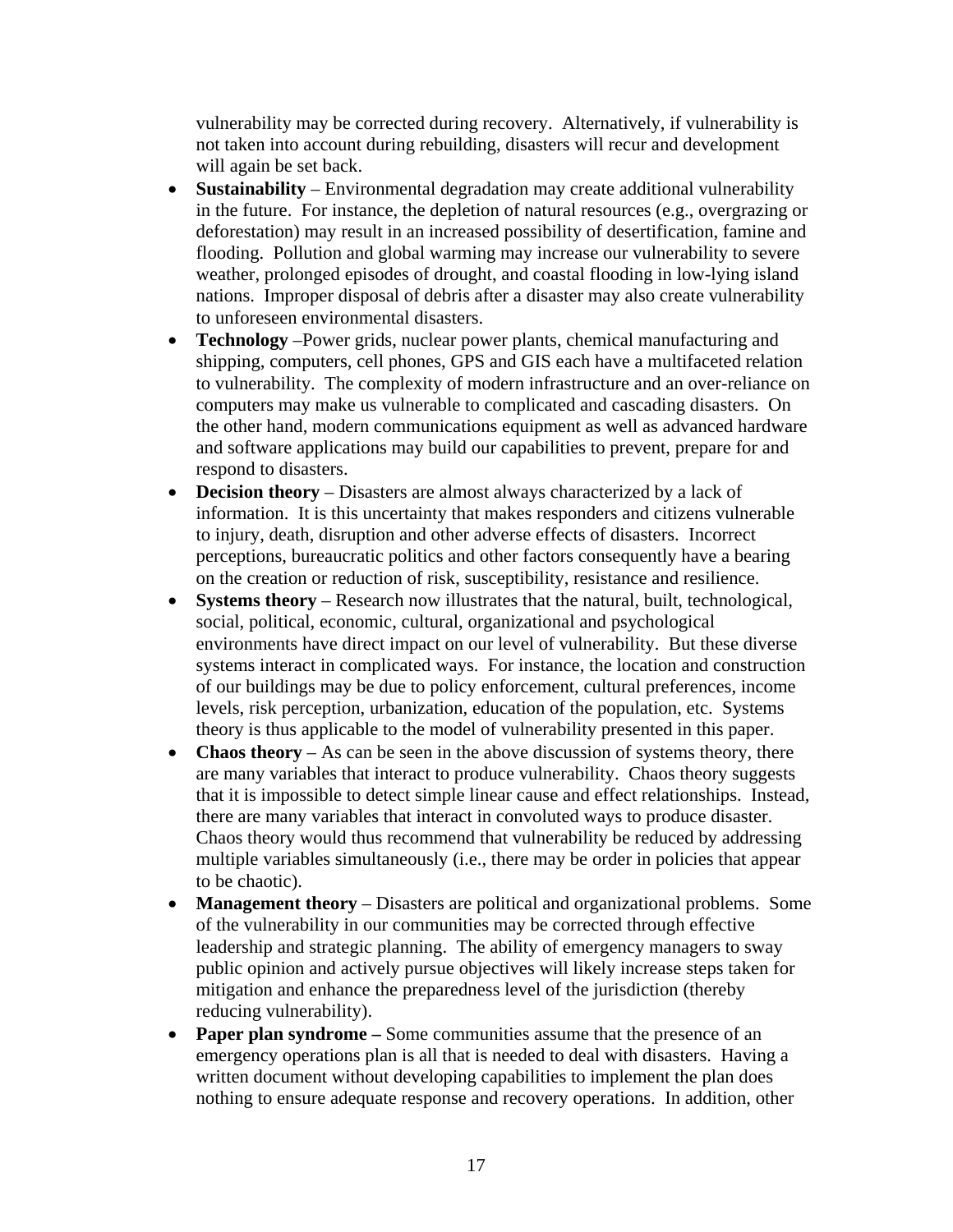types of vulnerabilities can only be addressed through risk assessments, land-use planning, improved engineering; they are not amenable to emergency planning alone.

- **Networking and collaboration** Scholarship has repeatedly shown that disasters require multi-organizational responses. Getting public, private and non-profit agencies to work together before, during and after disasters is likely to reduce liabilities and raise capabilities. For instance, encouraging developers and landowners to support safe development will reduce liabilities while increased contact and cooperation among disaster response organizations will build capabilities.
- **Compliance model of evacuation** Research has indicated that there are a number of variables that influence whether or not a person evacuates during an impending disaster (e.g., age, gender, race, education, activities of neighbors, etc). An understanding of these variables would help responders predict who is not likely to leave (thus increasing their vulnerability) and determine what can be done to encourage them to evacuate (thus reducing their vulnerability).
- **Policy making** Political processes not only allocate values in society, they also knowingly or unknowingly distribute vulnerability among the population. If we institute law based on public opinion, we may neglect less visible but more common forms of vulnerability (e.g., citizens are more concerned today about our vulnerability to terrorism than our vulnerability to flooding). On the other hand, if our policy only takes into account expert advice, our society may become more vulnerable to civil hazards such as riots and terrorism (e.g., the public may become hostile if its desires are not considered in the policy process).
- **Preparedness and improvisation** It is possible to see ties between vulnerability and the twin foundations of emergency management also. What emergency managers and first responders do before and after a disaster has a great bearing on vulnerability. If planning, training and exercises are taken seriously, the capability of the community is enhanced. Improvisation, for its part, may either make people susceptible or may increase opportunities for resilience.
- **Integration** Because there are so many participants involved in emergency management, it is crucial that these organizations espouse and implement consistent and achievable policies. The current national disaster assistance program discourages local communities from reducing vulnerability because federal resources can be acquired for relief and reconstruction purposes.<sup>[4](#page-17-0)</sup> The delegation of additional homeland security tasks to the local level without the provision of sufficient human resources may also increase the vulnerability of jurisdictions to disasters; emergency managers may not be able to meet all of the assignments and responsibilities that need to be performed before disaster strikes. Vulnerability is accordingly related to the concept of integration also.

Thus, the view of vulnerability presented in this paper may have applicability to numerous concepts and theories discussed in past and current emergency management scholarship. Of course, vulnerability may not capture all phenomena related to disasters,

 $\overline{a}$ 

<span id="page-17-0"></span><sup>&</sup>lt;sup>4</sup> The current emphasis on Hazard Mitigation Action Plans may reverse this disturbing trend.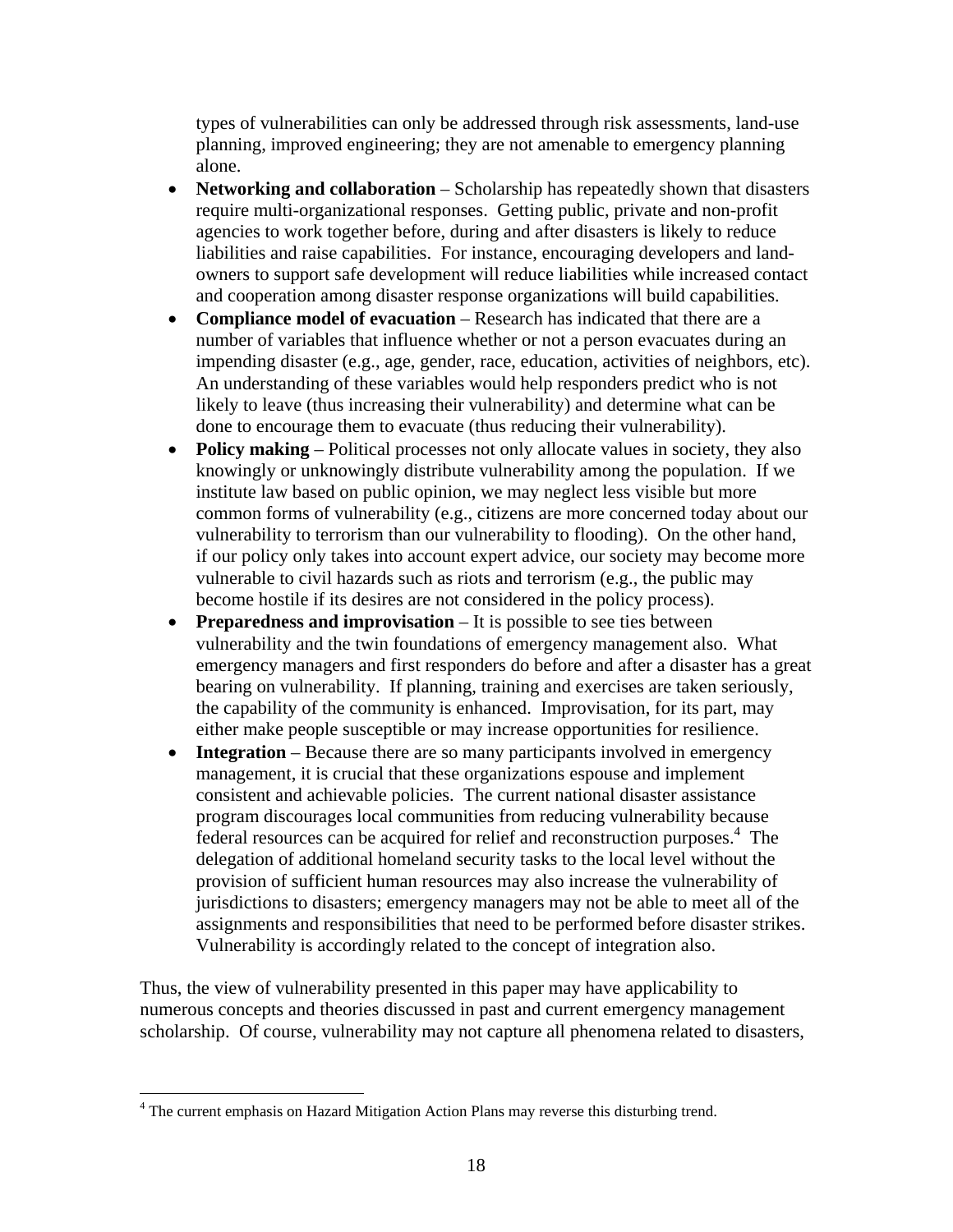but a variety of topics being discussed in scholarship have a clear relation to vulnerability nonetheless.

This point aside, it is very evident that the participants in the 2004 FEMA Higher Education Conference desire that an instructor guide on emergency management theory be developed. Only two people replied on their surveys (see attachment A) that a course on emergency management theory is not needed (while another person was unsure about the benefit of such a course). One of these respondents justified his/her response by commenting that "you can theorize all day, but the actual benefit comes from practitioners." What this person might not realize, however, is that the profession of emergency management is directly influenced by theories, concepts, norms and assumptions, regardless of whether we think it is or not. Therefore, virtually everyone agrees that a graduate course on emergency management theory would be helpful to advance scholarship and the profession of emergency management.

This is not to say that there was concurrence on what such a course would entail though. Below are two lists that rank preferences in terms of the numerical value attached to each topic or the number of votes cast.

Value Rank (average preference order) Vote Rank (number of total votes) What is EM theory? Decision making theories Purpose and scope of EM What is EM theory? What is a disaster? Purpose and scope of EM Phases of EM Risk perception and communication Epistemology and EM Systems theory Twin foundations of EM Hazard vs. vulnerability approaches Systems theory Sustainable development Disciplinary contributions to EM What is a disaster? Command/control vs. problem solving Disciplinary contributions to EM Emergency/DRC typology Epistemology and EM? Chaos theory Phases of EM Sustainable development Command/control vs. problem solving Resilience Apathy and politics Social construction of disasters Human behavior in disasters Hazard vs. vulnerability approaches Networking and collaboration Federalism and EM Federalism and EM Networking and collaboration Chaos theory Human behavior in disasters Organizational behavior Apathy and politics Resilience Risk perception Social construction Resistance Twin foundations of EM Organizational behavior Resistance Marx/Weber perspectives Change after disasters Change after disasters Emergence/DRC typology Decision making theories Marx/Weber perspectives Development and disasters Development and disasters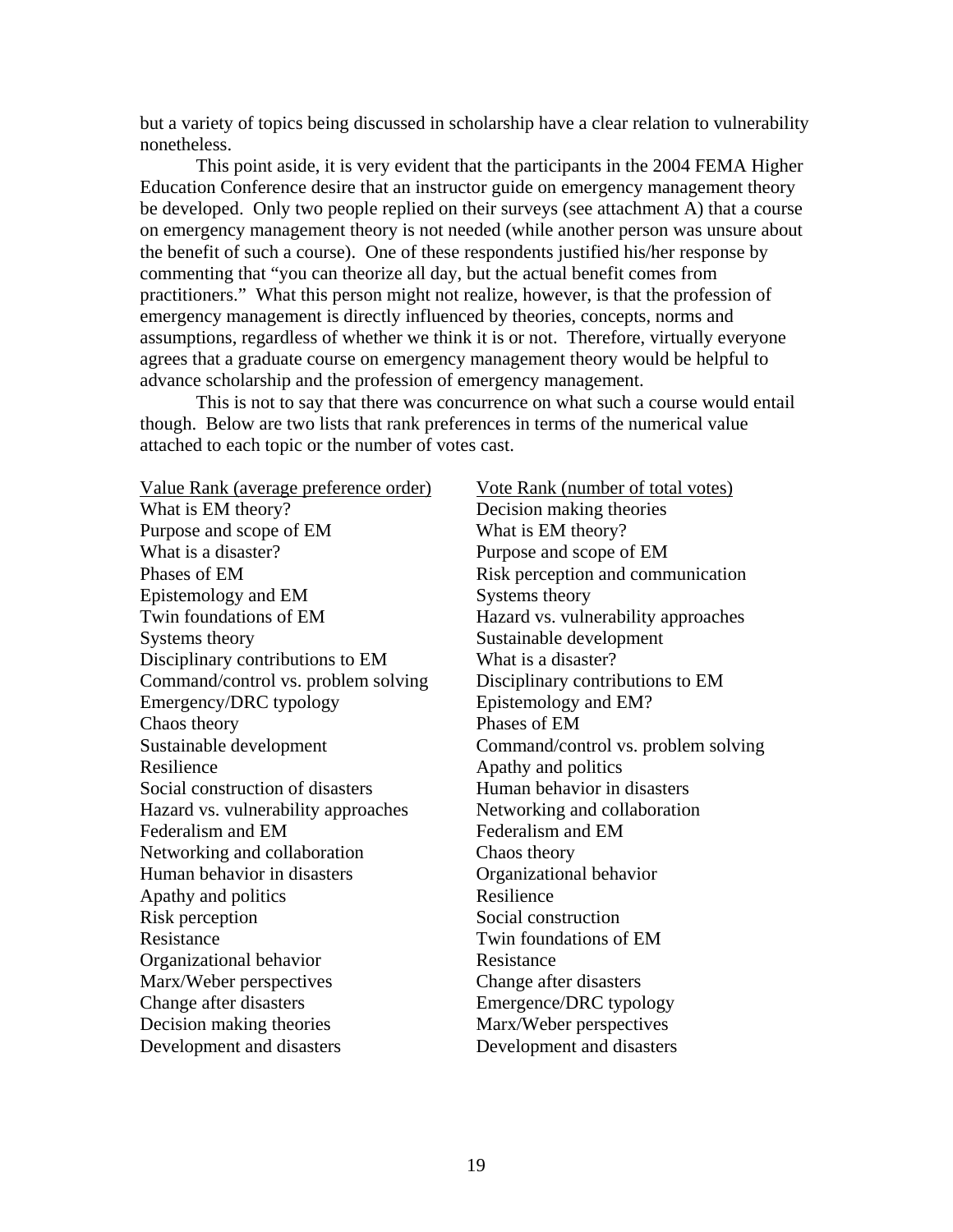There were also a number of other topics/theories that were recommended for the emergency management theory course (that did not appear on the survey). A few of these suggested topics/theories included management principles and practices, legal issues and ethics, leadership, crisis and consequence management, public health, heuristics, post-modernism, paradigms and paradigm shifts, neo-institutionalism, and policy formation and implementation.<sup>5</sup>

If FEMA decides to development an instructor guide on emergency management theory, it might be advisable that the agency consider two strategies to ensure the completion of a successful end product. First, it would be advantageous to assemble a focus group of well-known scholars from a number of disciplines to discuss what should be included in the instructor guide. These researchers could add to, refine, verify or change ranking preferences presented in the above lists. Second, attempting to develop an instructor guide with such a broad range of topics, concepts and theories would be virtually impossible for a single contractor. A logical approach would be to assign sessions out to individual scholars who have expertise in the specific areas that need to be covered (although one or more people may be in charge of overseeing the entire project).

Regardless of how this instructor guide would be developed, our emerging discipline and profession will not advance without additional emergency management theories or an attempt to develop a theory of emergency management. Further research and an instructor guide in this vein will undoubtedly help promote the important profession and discipline of emergency management.

## **References**

<u>.</u>

Aguirre, B. 2002. "Can Sustainable Development Sustain Us?" *International Journal of Mass Emergencies and Disasters* 20 (2): 111-125.

Alexander, D. 2002. "From Civil Defense to Civil Protection – and Back Again." *Disaster Prevention and Management* 11 (3): 209-213.

Armstrong, M. 2000. "Back to the Future: Charting the Course for Project Impact." *Natural Hazards Review* 1 (3): 138-144.

Berke, P.R. 1995. "Natural Hazard Reduction and Sustainable Development: A Global Reassessment." *Working Paper no. S95-02*. Center for Urban and Regional Studies.

Berke, P.R., J. Kartez, and D. Wenger. 1993. "Recovery after Disaster: Achieving Sustainable Development, Mitigation and Equity." *Disasters* 17 (2): 93-108.

Blaikie, P., T. Cannon, I. Davis and B. Wisner. 1994. *At Risk: Natural Hazards, People's Vulnerability and Disasters*. Routledge: London.

<span id="page-19-0"></span> $<sup>5</sup>$  As can be seen, some of these topics are more practical in nature than theoretical.</sup>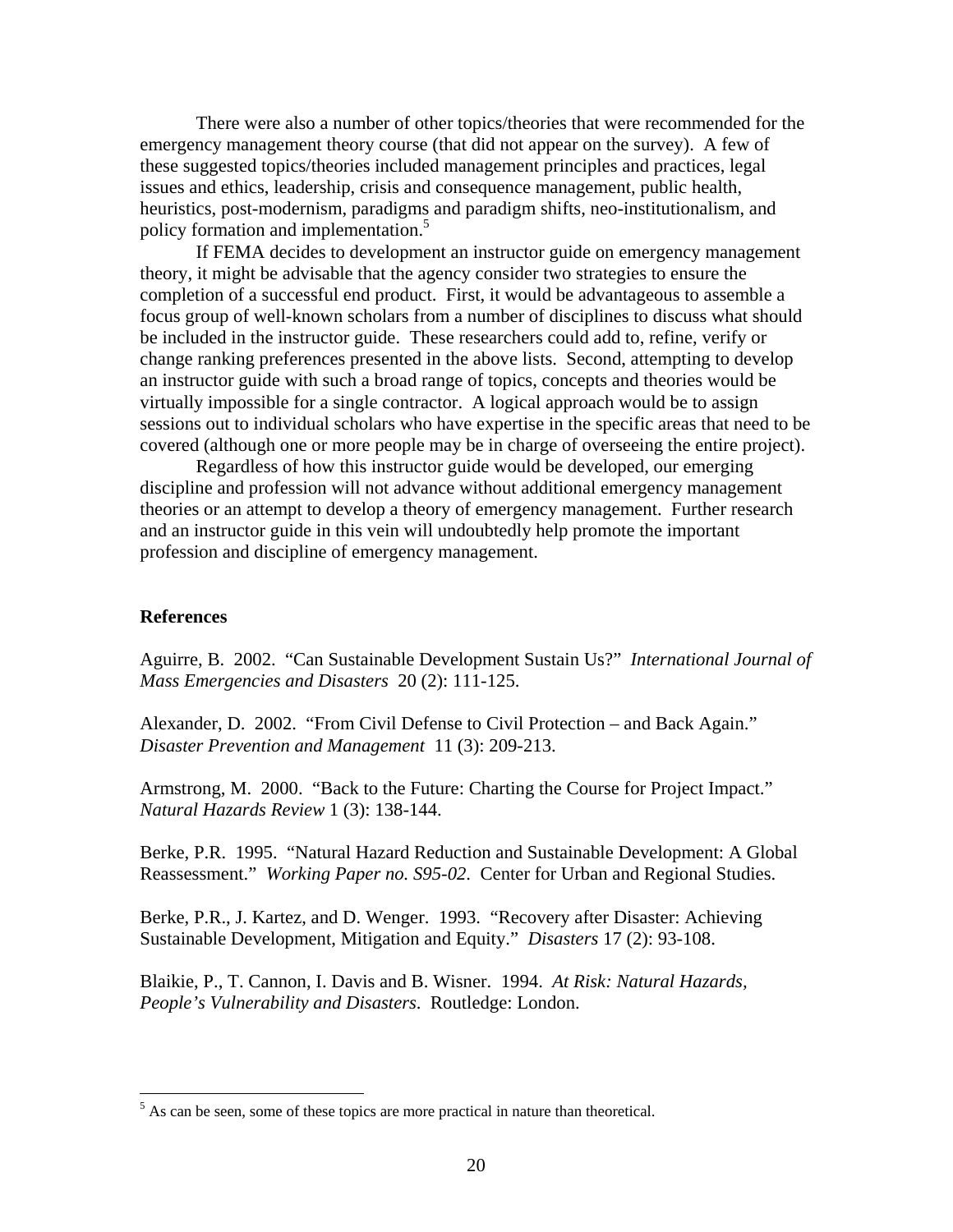Bogard, W.C. 1989. "Bringing Social Theory to Hazards Research: Conditions and Consequences of the Mitigation of Environmental Hazards." *Sociological Perspectives* 31: 147-168.

Bohle, H.G., T.E. Downing, M.J. Watts. 1994. "Climate Change and Social Vulnerability." The Sociology and Geography of Food Insecurity." *Global Environmental Change* 4: 37-48.

Boullé, P., L. Vroklijks, and E. Palm. 1992. "Vulnerability Reduction for Sustainable Urban Development." *Journal of Contingencies and Crisis Management* 5 (3): 179-99.

Britton, N.R. and G.J. Clarke. 2000. "From Response to Resilience: Emergency Management Reform in New Zealand*." Natural Hazards Review* 1 (3): 145-150.

Britton, N.R. 1999. "Whither the Emergency Manager?" *International Journal of Mass Emergencies and Disasters* 17 (2): 223-235.

Britton, N.R. and G.J. Clarke. 2000. "From Response to Resilience: Emergency Management Reform in New Zealand." *Natural Hazards Review* 1 (3): 145-150.

Buckle, P. M. Graham, and S. Smale. 2000. "New Approaches to Assessing Vulnerability and Resilience." *Australian Journal of Emergency Management* 15 (2): 8- 14.

Burby, R, R.E. Deyle, D.R. Godschalk, and R. B. Olshansky. 2000. "Creating Hazard Resilience Communities Through Land-Use Planning." *Natural Hazards Review* 1 (2): 99-106.

Burton, I., R.W. Kates and G.F. White. 1993. *The Environment as Hazard*. Guilford Press: New York.

Cannon, T. 1993. "A Hazard Need not a Disaster Make: Vulnerability and the Causes of 'Natural Disasters.'" Pp. 92-105 in Merriman, P.A. and C.W.A. Browitt (eds.) *Natural Disasters: Protecting Vulnerable Communities*. Thomas Telford: London.

Comfort, L., B. Wisner, S. Cutter, R. Pulwarty, K. Hewitt, A. Oliver Smith, J. Wiener, M. Fordman, W. Peacock and R. Krimgold. 1999. "Reframing Disaster Policy: The Global Evolution of Vulnerable Communities." *Environmental Hazards* 1: 39-44.

Dow, K. and T.E. Downing. 1995. "Vulnerability Research: Where Things Stand." *Human Dimensions Quarterly* 1: 3-5.

Dow, K. 1992. "Exploring Differences in Our Common Future(s): The Meaning of Vulnerability to Global Environmental Change." *Geoforum* 23: 417-436.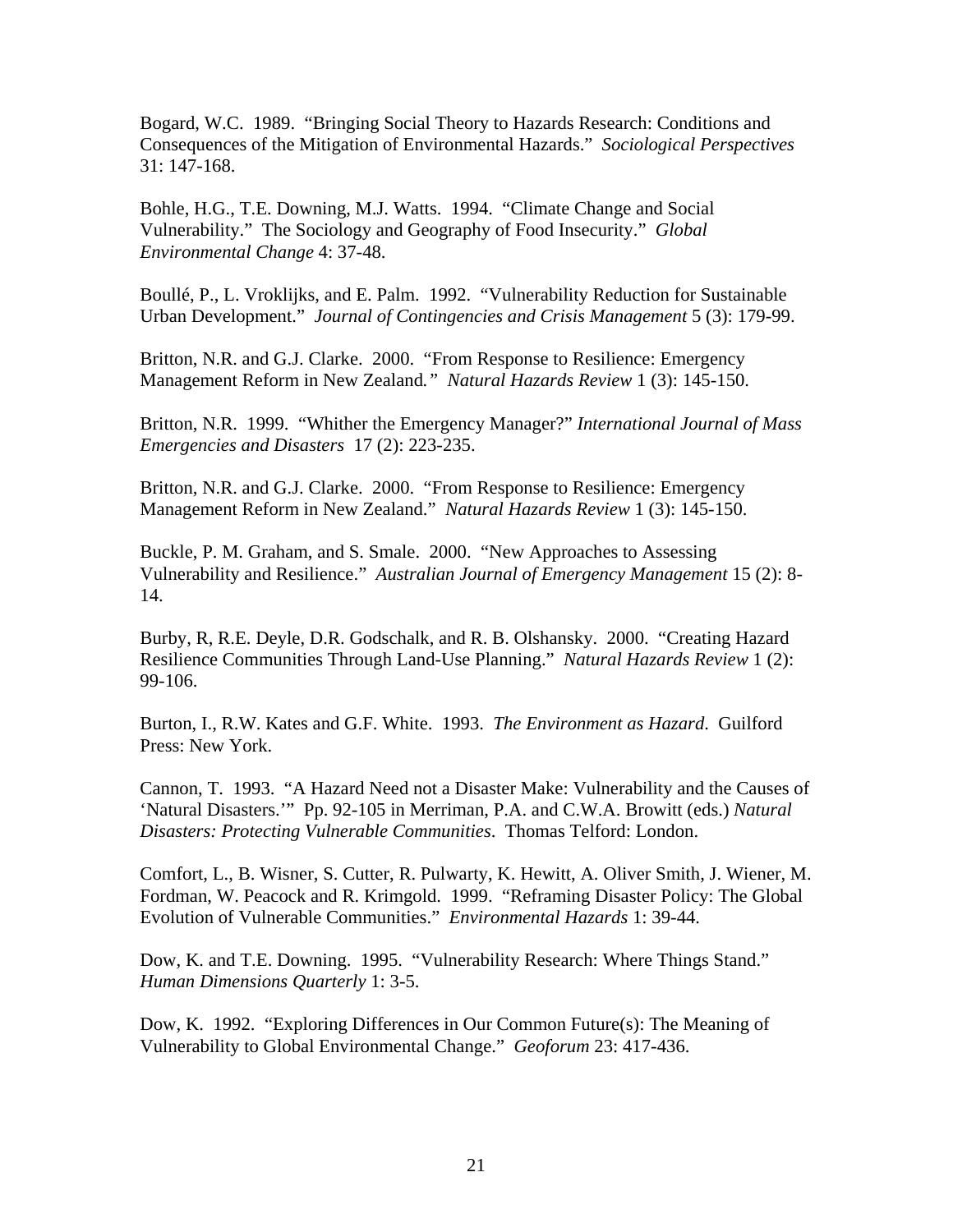Dynes, R.F. 1994. "Community Emergency Planning: False Assumptions and Inappropriate Analogies." *International Journal of Mass Emergencies and Disasters* 12 (2): 141-158.

Dynes, R.R. 1970. *Organized Behavior in Disaster*, Lexington Books: Lexington, Mass.

Falkenrath, R.A., R.D. Newman, and B.A. Thayer. 1998. *America's Achilles' Heel: Nuclear, Biological and Chemical Terrorism and Covert Attack*. MIT Press: Cambridge, Mass.

Gabor, T. and T.K. Griffith. 1980. "The Assessment of Community Vulnerability to Acute Hazardous Materials Incidents." *Journal of Hazardous Materials* 8: 323-333.

Geis, Don. 2000. "By Design: The Disaster Resistant and Quality of Life Community." *Natural Hazards Review* 1 (3): 151-160.

Green, C., A. van der Veen, E. Wierstra, and E. Penning-Rowsell. 1994. "Vulnerability Refined: Analyzing Full Flood Impacts." Pp. 32-68 in E.C. Penning-Rowsell and M. Fordham, *Floods Across Europe: Flood Hazard Assessment, Modeling and Management*. Middlesex University Press: London.

Kates, R.W. 1985. "The Interaction of Climate and Society." Pp. 3-36 in R.W. Kates, J.H. Ausubel and M. Berberian (eds.) *Climate Impact Assessment*. Wiley: New York.

Koehler, G.A., G.G. Kress and R.L. Miller. 2001. "What Disaster Response Management Can Learn From Chaos Theory." Pp. 293-308 in Farazmand, A. (ed.) *Handbook of Crisis and Emergency Management*. Marcel Dekker, Inc.: New York.

Kreps, G.A. 1991. "Organizing for Emergency Management." Pp. 30-54 in Drabek, T.E. and G. Hoetmer (eds.) *Emergency Management: Principles and Practices for Local Government*, ICMA: Washington, D.C.

Liverman, D. 1990. "Vulnerability to Global Environmental Change." Pp. 27-44 in R.E. Kasperson, K. Dow, D. Golding, and J.X. Kasperson (eds.) *Understanding Global Environmental Change: The Contributions of Risk Analysis and Management*. Clarke University: Worcester.

McEntire, D.A. and M. Marshall. 2003. Epistemological Problems in Emergency Management: Theoretical Dilemmas and Implications. *ASPEP Journal* 10: 119-129.

McEntire, D.A. 2003. "Searching for a Holistic Paradigm and Policy Guide: A Proposal for the Future of Emergency Management." *International Journal of Emergency Management* 1 (3): 298-308.

McEntire, D.A., R.J. Robinson, and R.T. Weber. 2003. "Business Responses to the World Trade Center Disaster: A Study of Corporate Roles, Functions and Interaction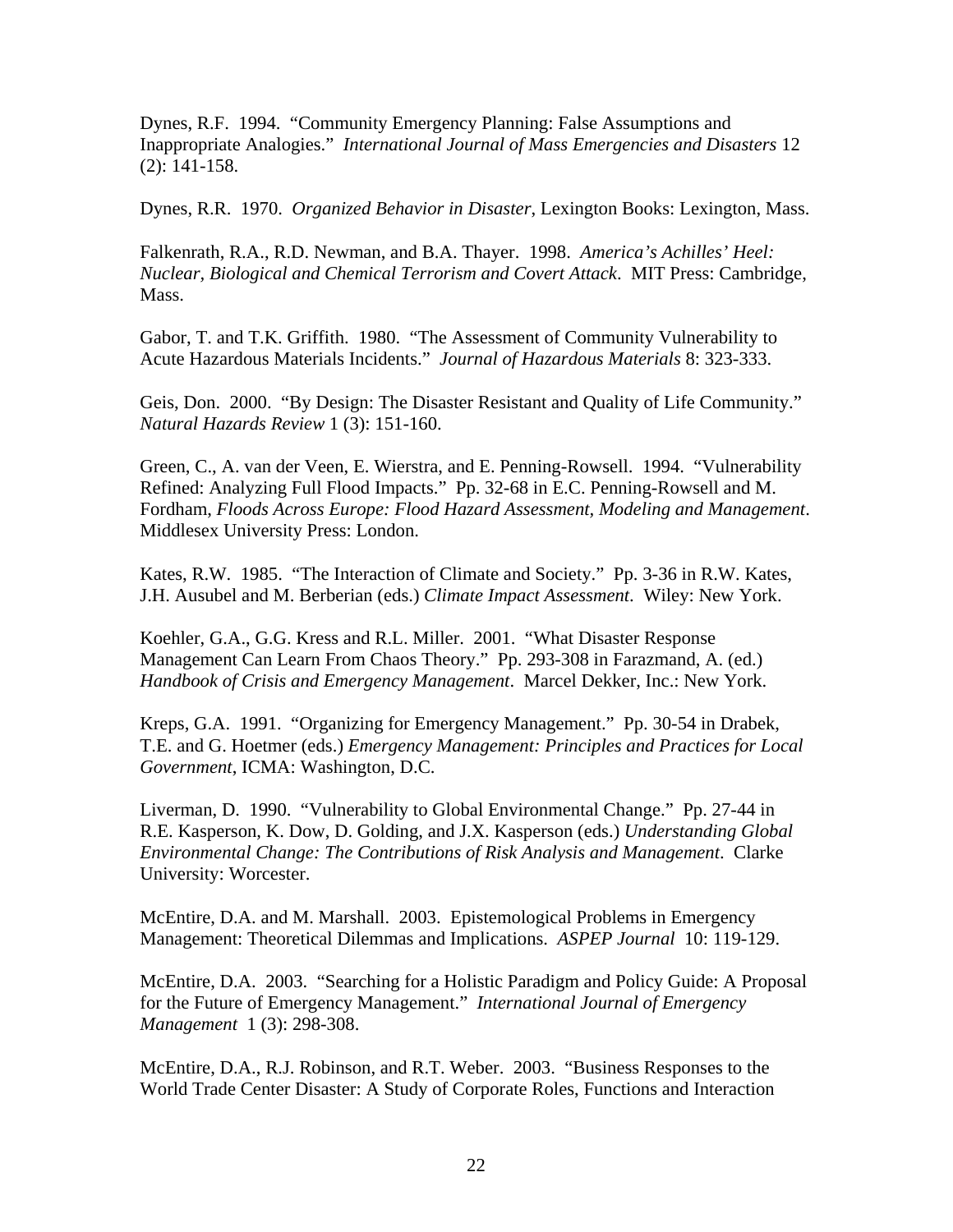with the Public Sector." Pp. 431-455 in Monday, J. (ed.) *Beyond September 11<sup>th</sup>: An Account of Post-Disaster Research*. Special Publication # 39, Institute of Behavioral Science, Natural Hazards Research and Applications Information Center, University of Colorado: Boulder, Co.

McEntire, D.A. 2002. "An Assessment of Disaster Vulnerability: Fifteen Tenets About a Crucial and Complicated Concept." In *Proceedings of the 9th Annual Conference of the International Emergency Management Society*, Waterloo, Canada, May 14-17<sup>th</sup>.

McEntire, D.A., C. Fuller, C.W. Johnston, and R. Weber. 2001. "A Comparison of Disaster Paradigms: The Search for a Holistic Policy Guide." Public Administration Review 62 (3): 267-281.

McEntire, D.A. 2000. *Sustainability or Invulnerable Development: Justification for a Modified Disaster Reduction Concept and Policy Guide*. Ph.D. Dissertation. University of Denver: Denver, Colorado.

Mileti, D. 1999. *Disasters by Design: A Reassessment of Natural Hazards in the United States*. Joseph Henry Press: Washington, D.C.

Neal, D.M. 1997. "Reconsidering the Phases of Disaster." *International Journal of Mass Emergencies and Disasters* 15 (2): 239-264.

Neal, D.M. and B. Phillips. 1995. "Effective Emergency Management: Reconsidering the Bureaucratic Approach." *Disasters* 19: 327-337.

Oliver-Smith, A. and S.M. Hoffman. 1999. *The Angry Earth: Disaster in Anthropological Perspective*. Routledge: New York.

Petak, W.J. and A.A. Atkisson. 1982. *Natural Hazard Risk Assessment and Public Policy: Anticipating the Unexpected*. Springer: New York.

Pijawka, K.D. and A.E. Radwan. 1985. "The Transportation of Hazardous Materials: Risk Assessment and Hazard Management." *Dangerous Properties of Industrial Materials Report* (September/October): 2-11.

Quarantelli, E.L. 1998. *What is a Disaster?* Routledge: New York.

Quarantelli, E.L. 1995. "What Is a Disaster?" *International Journal of Mass Emergencies and Disasters* 13 (3): 221-229.

Rubin, C.B. 2000. "Emergency Management in the  $21<sup>st</sup>$  Century: Coping with Bill Gates, Osama bin-Laden, and Hurricane Mitch." Natural Hazards Working Paper #104. Institute of Behavioral Science, Natural Hazards Research and Applications Information Center, University of Colorado: Boulder, Co.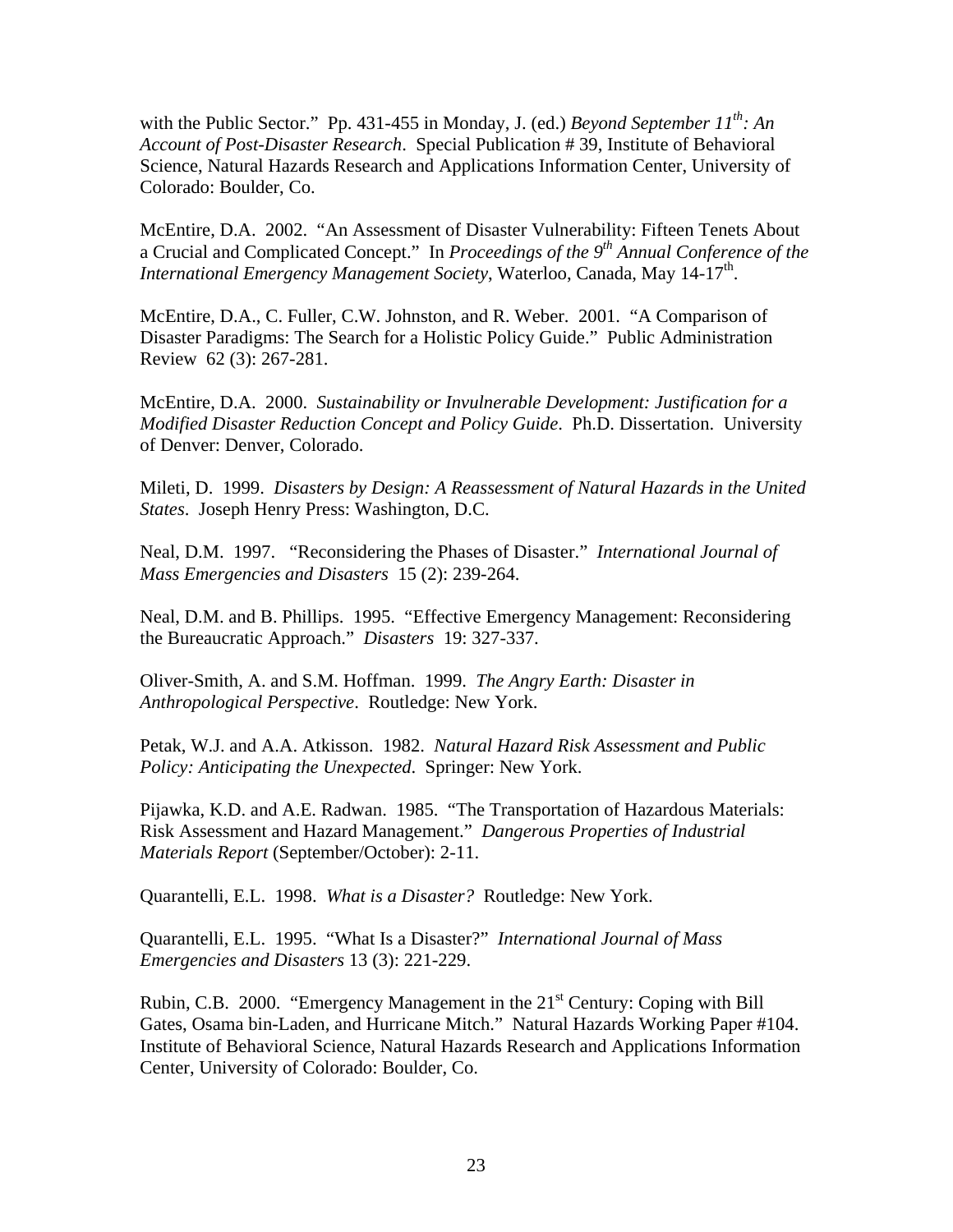Salter, J. 1998. "Risk Management in the Emergency Management Context." *Australian Journal of Emergency Management* 12 (4): 22-27.

Smith, K. 1992. *Environmental Hazards: Assessing Risk and Reducing Disaster*. Routledge: London.

Susman, P., P. O'Keefe, and B. Wisner. 1983. "Global Disasters: A Radical Interpretation." Pp. 264-283 in K. Hewitt (ed.) *Interpretations of Calamity*. Allen & Unsin: Boston, MA.

Timmerman, P. 1981. "Vulnerability, Resilience and the Collapse of Society." Institute of Environmental Studies, University of Toronto: Toronto.

UNDRO. 1982. *Natural Disasters and Vulnerability Analysis*. Office of the United Nations Disaster Relief Coordinator: Geneva.

Watts, M.J. and H.G. Bohle. 1993. "The Space of Vulnerability: The Causal Structure of Hunger and Famine." *Progress in Human Geography* 17: 43-67.

Waugh, W. 2004. "The All-Hazards Approach Must be Continued." *Journal of Emergency Management* 2 (1): 11-12.

Weichselgartner, J. 2001. "Disaster Mitigation: The Concept of Vulnerability Revisited." *Disaster Prevention and Management* 10 (2): 85-94.

Weichselgartner, J. and J. Bertens. 2000. "Natural Disasters: Acts of God, Nature or Society? – On the Social Relation to Natural Hazards." Pp. 3-12 in M.A. Andretta (ed.) Risk Analysis II, WIT Press: Southampton.